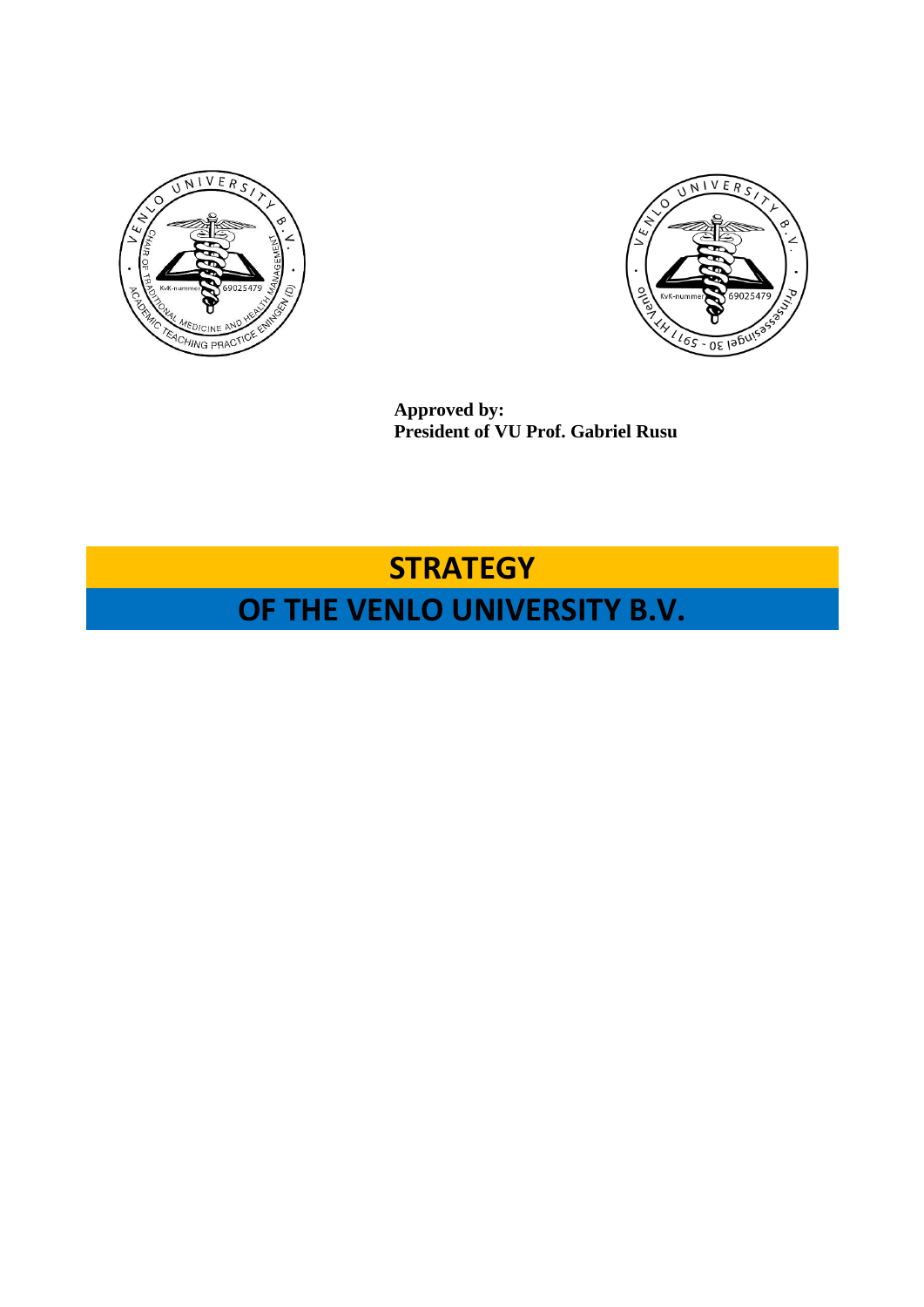## **I. ANALYTICAL PART**

## **1. INTRODUCTION**

The establishment of competitive European education, research and cultural environment plays a crucial role in the process of formation of the common European Education Area (EEA). With its education, cultural and political traditions, the Netherlands gradually takes its place and actively participates in the realization of the European Community's common policies and establishes conditions for their adaptation to its own environment.

The development of knowledge and innovation-based economy requires to increase the quality of education, its approximation to the practice and making it a source of innovation. The European policy in terms of education, and higher education in particular, is formed on the basis of the following strategic documents:

- Bologna declaration and the main priority goals of the higher education reform until 2010 for establishment of common European education area – comparable two-level system of education degrees; common European qualification framework; mobility based on a credit awarding and transfer system; enhancement of education and research quality through comparable standards and criteria;
- Renewed Lisbon strategy mapping the road to establish a knowledge-based economy in united and strong Europe;
- The new program document for development of the European Union "Europe 2020" that sets out the strategic goal to ensure **smart, inclusive and sustainable growth** based on knowledge and innovations;
- The program for modernization of higher education systems in Europe adopted by the European Commission on 20.09.2012;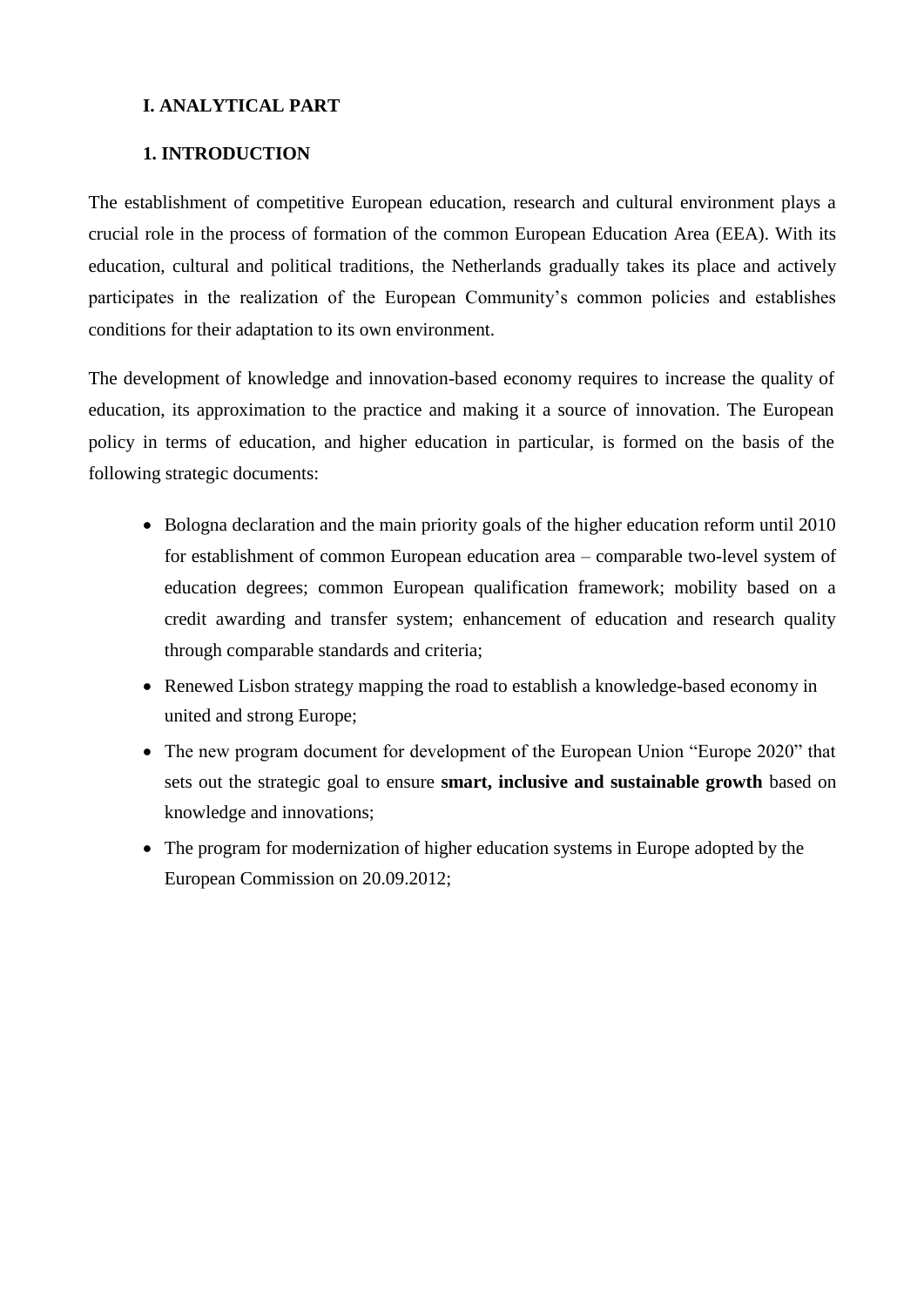• Resolution of the European Parliament of 20 April 2012 for modernization of the higher education systems in Europe – 2011/ 2294 (INI)

The Strategy for Development of Higher Education in the Netherlands and its related Action Plan are in full compliance with the above documents. Within its objective for significant enhancement of the higher education quality, the Plan focuses on:

- Promoting internationalisation of academic standards and electronic study;
- Promoting the opening of more joint academic standards;
- Encouraging the increase of the number of academic standards taught in foreign language.

## **2. ANALYSIS OF THE CURRENT CONDITION OF THE VENLO UNIVERSITY**

#### **2.1. Short-history**

The Venlo University (VU, the University) is the newest education establishment within the system of the higher education in the Netherlands. It is established upon initiative of a group of outstanding German and Dutsch scholars and recognized representatives of the business from different fields of science and practice supported by private investments.

The draft documents for the University passed through all governmental procedures for approval as set out in the Higher Education

By resolution of the Accreditation Council VU was given a capacity of up to 600 students and PhD students and option to develop specialties in other fields of higher education and professional

trends. The National Assembly gives the University the right to provide education for bachelors, masters and PhD students of all academic standards in two languages – English and German. Since the 2018/2019 academic year, the fundamental disciplines of higher education are being taught only in English.

The management structure of VU is established in compliance with article 36 of HEA and comprises the Board of Trustees, President, Academic Council and Rector. The management of the University has ambitious short-term objective with a priority to further develop the facilities and to achieve the average European standards and requirements for higher education establishment's facility. In addition, great efforts are made to further develop the university facilities in order to make them compliant with the highest European standards and requirements by  $2 - 3$  years only.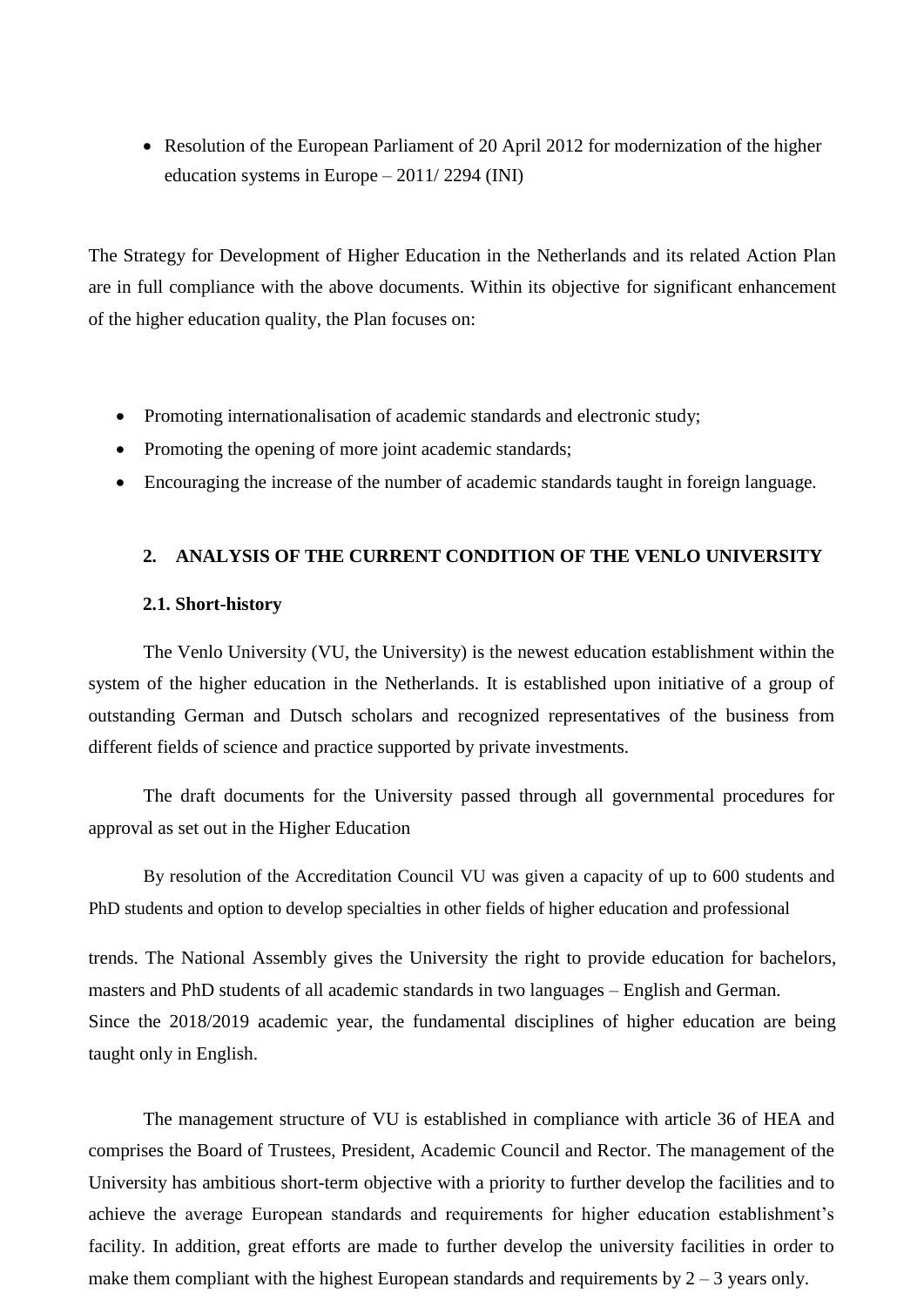## **2.2. Managing bodies**

The University's managing bodies are as follows:

- 1. Board of Trustees;
- 2. President of the University who is a chairman of the Board of Trustees;
- 3. Rector;
- 4. Academic Council;
- 5. Supervisory Council;

**The Board of Trustees** comprises 7 members 6 of whom are nominated by the university founder (owner), and one optional – by Venlo Municipality. The Board of Trustees adopts strategic resolutions.

**President of the University chairs the meetings of the Board of Trustees, observes for the** implementation of its resolutions and for the observance of the University's academic standards. They are responsible for the development and the finance of the University. They enter into the employment agreements and define the individual remunerations.

**The Academic Council** is the supreme academic managing body of the University and is elected for a period of 5 years.

**The Rector** of the Venlo University has a five-year' term of office and is a single-member managing body responsible for the academic affairs of the university.

The allocation of competences and powers for adoption of resolutions among different managing levels corresponds to the statutory frames and the basic principles of the VU management.

## **2.3. Teaching staff**

Pursuant to the Rules on the Teaching and the Research Load, the University's Academic Staff is classified into two groups:

- Lecturers whose main task is to take part in all forms of the study process;
- Researchers whose main task is to organize and take part in research activities but may also teach.

The actual annual load of academic activities of the academic staff members comprises main and additional work. The main work comprises teaching to bachelors and masters and the related additional didactic, teaching-methodological and managing works. Teaching works may not be less than 60% of the minimum annual obligatory load, including for the academic officials. Research and/or applied activities are obligatory for lecturers and comprise not less than 30% of their annual load.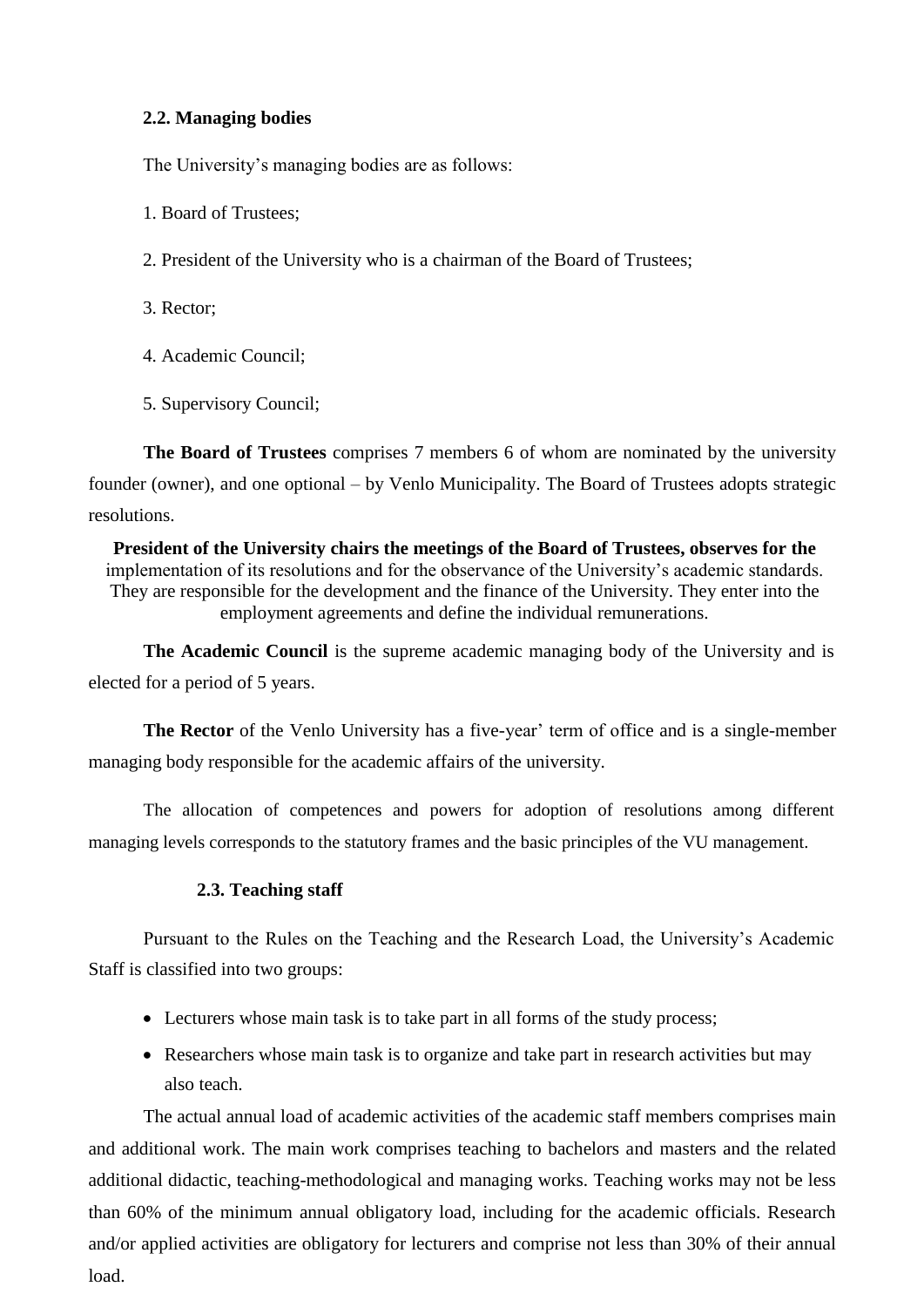For all specialties 119 highly qualified pay-roll lecturers are ensured. The lecturers: students ratio is now 119:464 = 1:3,9. This is too low and non-optimal ratio with view of the University's economic position, however, such ratio is beneficial for the education quality and for the

implementation of the University's mission to "customize its relations with its students and PhD students, to take in consideration their individual abilities and desires".

In the course of the University's development and the increase of the number of students up to the specified capacity of 600 students, the "lecturers: students" ratio will also increase but not more than 1:10 for technical specialties and 1:12 for humanitarian and social sciences, which is optimal for achieving the required education quality.

#### **2.4. Non-academic staff**

The administrative staff of the University comprises 21 members who perform auxiliary investigation, service, organization, coordination, protocol, registry and other supporting functions. It is organized in compliance with the administrative structure.

#### **2.5. Students, study trends and specialties**

The academic (institutional) profile of the University is formed by the demanded engineering sciences and innovations in advanced technologies in the field of human medicine, dental medicine, TCM – traditional Chinese medicine, Business Administration, as well as some social and humanitarian sciences related to the application of the university product in the knowledge-based economy.

The admission of students is subject to the University's mission and values. At the same time, the requirements of the European and the National Qualification Framework are taken in consideration. The latter sets out the requirements for theoretical and/or evidence-based knowledge, for cognitive, communication and practical skills, for personal, social and professional competences.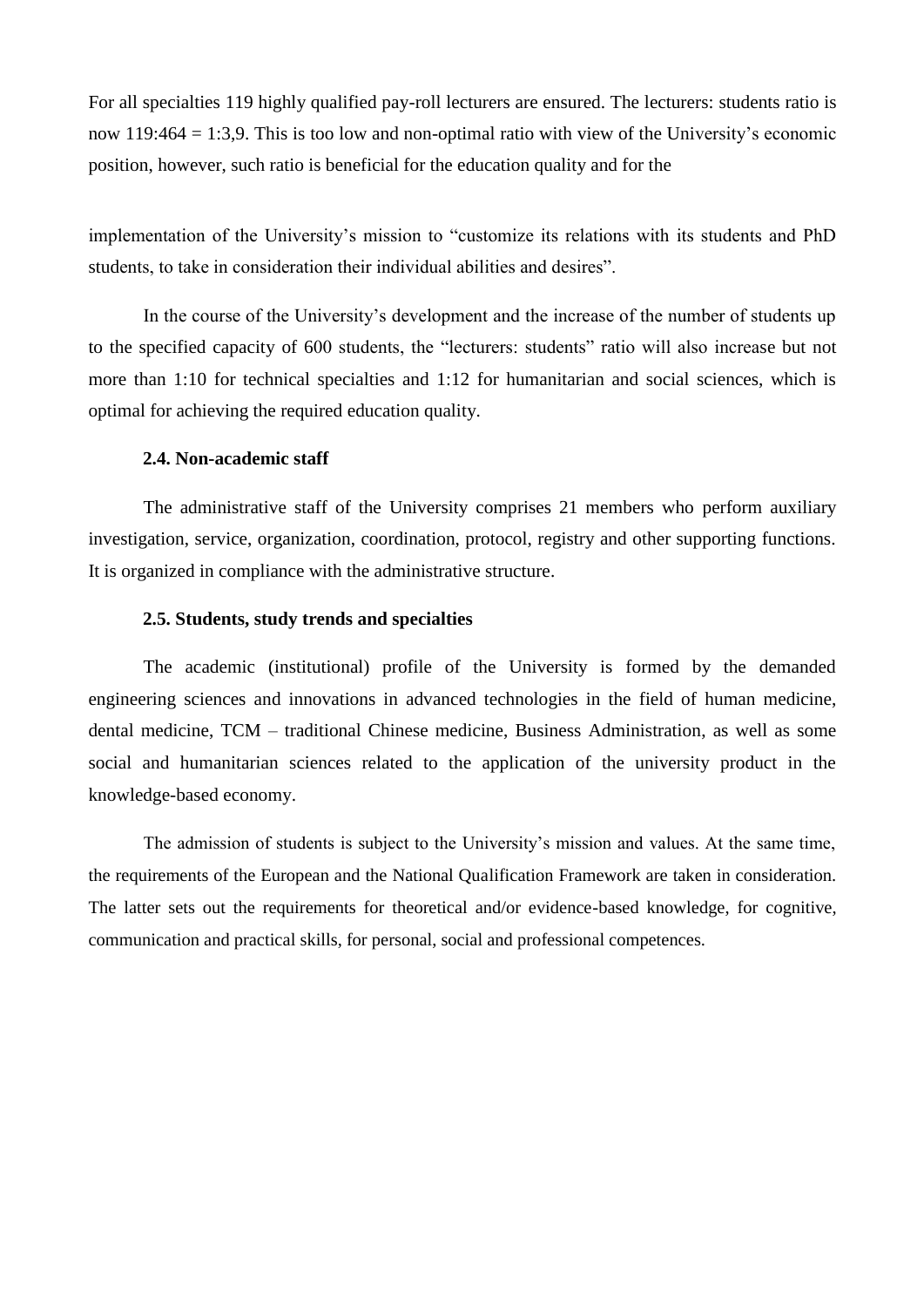*Table 1. Information for the number of current students/ PhD students for the 2018/2019 academic year – second semester*

| bachelor                 |                                 |                                     |                                               |                                                                         | master                   |                              |                                                |                                                | <b>Master</b><br>studies                                                  |                          |                                      |               |                  |
|--------------------------|---------------------------------|-------------------------------------|-----------------------------------------------|-------------------------------------------------------------------------|--------------------------|------------------------------|------------------------------------------------|------------------------------------------------|---------------------------------------------------------------------------|--------------------------|--------------------------------------|---------------|------------------|
| $\mathbf{1}$<br>yea<br>r | $\overline{2}$<br>yea<br>r      | $\overline{\mathbf{3}}$<br>yea<br>r | $\overline{\mathbf{4}}$<br>yea<br>$\mathbf r$ | <b>Individu</b><br>al<br>curricul<br>um                                 | $\mathbf{1}$<br>yea<br>r | $\overline{2}$<br>yea  <br>r | $\overline{\mathbf{3}}$<br>yea<br>$\mathbf{r}$ | $\overline{\mathbf{4}}$<br>yea<br>$\mathbf{r}$ | Individu<br>al<br>curricul<br>um<br><b>Academic Standard "Psychology"</b> | $\mathbf{1}$<br>yea<br>r | $\overline{2}$<br>yea<br>$\mathbf r$ | Gradua<br>tes | <b>Tot</b><br>al |
|                          |                                 |                                     |                                               |                                                                         |                          |                              |                                                |                                                |                                                                           |                          |                                      |               |                  |
|                          |                                 |                                     |                                               | Academic Standard for trend "Administration and Management"             |                          |                              |                                                |                                                |                                                                           |                          |                                      |               |                  |
|                          |                                 |                                     |                                               |                                                                         |                          |                              |                                                |                                                |                                                                           |                          |                                      |               |                  |
|                          |                                 |                                     |                                               |                                                                         |                          |                              |                                                |                                                |                                                                           |                          |                                      |               |                  |
|                          |                                 |                                     |                                               | <b>Academic Standard for trend "TCM - Traditional Chinese Medicine"</b> |                          |                              |                                                |                                                |                                                                           |                          |                                      |               |                  |
|                          |                                 |                                     |                                               |                                                                         |                          |                              |                                                |                                                |                                                                           |                          |                                      |               |                  |
|                          |                                 |                                     |                                               | <b>Academic Standard for trend "Human Medicine"</b>                     |                          |                              |                                                |                                                |                                                                           |                          |                                      |               |                  |
|                          |                                 |                                     |                                               |                                                                         |                          |                              |                                                |                                                |                                                                           |                          |                                      |               |                  |
|                          |                                 |                                     |                                               |                                                                         |                          |                              |                                                |                                                | <b>Academic Standard for trend "Dental</b>                                |                          |                                      |               |                  |
|                          |                                 |                                     |                                               |                                                                         |                          |                              | Medicine"                                      |                                                |                                                                           |                          |                                      |               |                  |
|                          |                                 |                                     |                                               |                                                                         |                          |                              |                                                |                                                |                                                                           |                          |                                      |               |                  |
|                          |                                 |                                     |                                               |                                                                         |                          |                              |                                                |                                                | <b>Academic standard for trend "PhD"</b>                                  |                          |                                      |               |                  |
|                          |                                 |                                     |                                               |                                                                         |                          |                              |                                                |                                                |                                                                           |                          |                                      |               |                  |
|                          | <b>Total number of students</b> |                                     |                                               |                                                                         |                          |                              |                                                |                                                |                                                                           |                          |                                      |               |                  |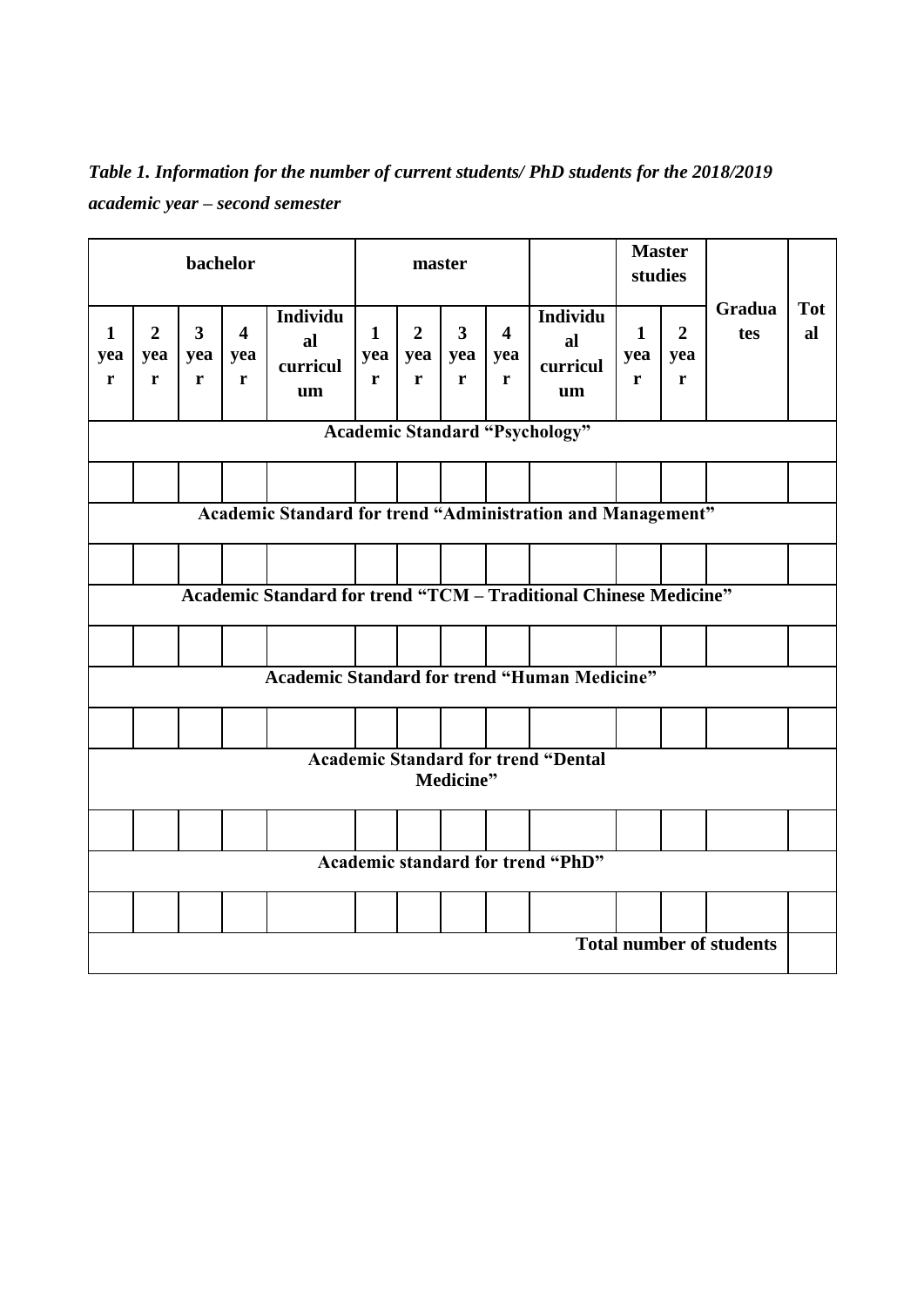#### **2.6. International cooperation**

The University's international policy is subject to the idea for using all opportunities in which the cooperation with universities, business structures, non-governmental organisations and administrative authorities in other countries can contribute to the fulfillment of its mission and strategic goals.

One of the ways for internationalization is the joint work with leading foreign universities with analogical profile. During the four years in which VU operates, a number of contracts and agreements with universities from Asia and Europe have been entered into (see Table 2).

#### **2.7. Research activities**

The typical feature of VU research activities, as planned concept, is the practical applicability of researches and their binding with the needs of the business and the public practice. Representatives of leading companies, outstanding experts and professionals in the trends in which VU is profiled are involved in the research and education activities of VU. They are members of mixed teams of research and business projects, in which students are also actively involved. Business participates not only with investments in innovations, but also as beneficiary of scientific knowledge and products, as well as of stable partner in the organic trinity "science – education – business". The university works for the establishment of new generation of pragmatic scholars and entrepreneurs.

Despite its recent institutionalization, the Venlo University makes serious attempts to participate as a leading and wanted partner of national and international projects and initiatives.

VU works successfully and is currently implementing three major projects funded by the EU

Funds:

1. "Efficient use of competitive services in higher education" under scheme" Improvement of higher education establishments' management systems". The main objective of the project is to improve the competitive power and the quality of education services of the Venlo University through an assessment of activities and improvement of the quality management system.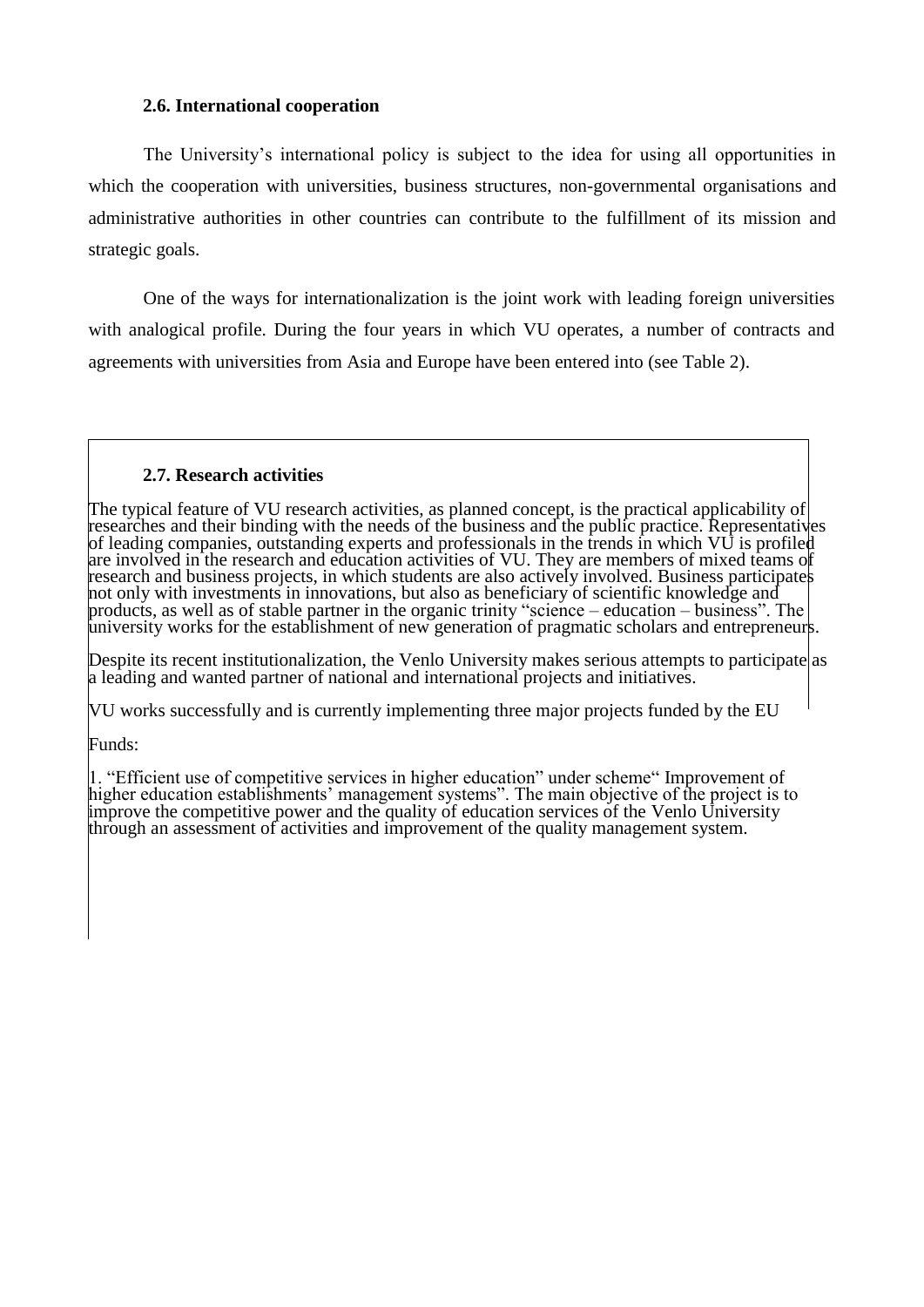## 2. "University – Business Network: Harmonisation between education and the labour market

requirements" under scheme "Updating of academic standards in higher education in compliance with the requirements of the labour market". The Dutch Chamber of Economy. The objective is to establish a "university-business" network for updating of academic standards and practical study in the University in pursuance of the social procurement of the business for new professionals of 21<sup>st</sup> century. Integration of competence-based approach and promotion of synergy between "education – research – innovations" based on information technologies and in compliance with national and European policies and documents.

3. "With expert knowledge to successful career" under scheme.

In terms of different research topics and trends, the university works with foreign scholars and engages its lecturers in international teams, supports the participation of its research teams in international and European programs.

#### **2.8. Financial policy**

The study in the University is paid. Tuition fees are fixed by the Board of Trustees. The Board of Trustees adopts annual budgets considering the expenses foreseen by the academic and administrative units.

In principle, the sources of funding comprise contributions from the founders, own proceeds generated from semester tuition fees, administrative and other services, revenues related to the scope

of operation of the University, funds received under international projects and programs, wills, grants and sponsorship, earmarked contributions and financial aid from central and local authority bodies.

Tuition fees are individual and depend on student's result from the previous academic year.

Three months ago VU received material financial support from its owner – the company Venlo University B.V.

## **3. EVALUATION OF THE ENVIRONMENT IN WHICH THE VENLO UNIVERSITY DEVELOPS (PEST ANALYSIS)**

The economic and demographic processes in the country play a crucial role for the functioning of the education structures in the Netherlands.

The world economic crisis has mostly affected Europe, and for the Netherlands it has dramatic consequences, as our economy is still in processes of restructuring. The strive to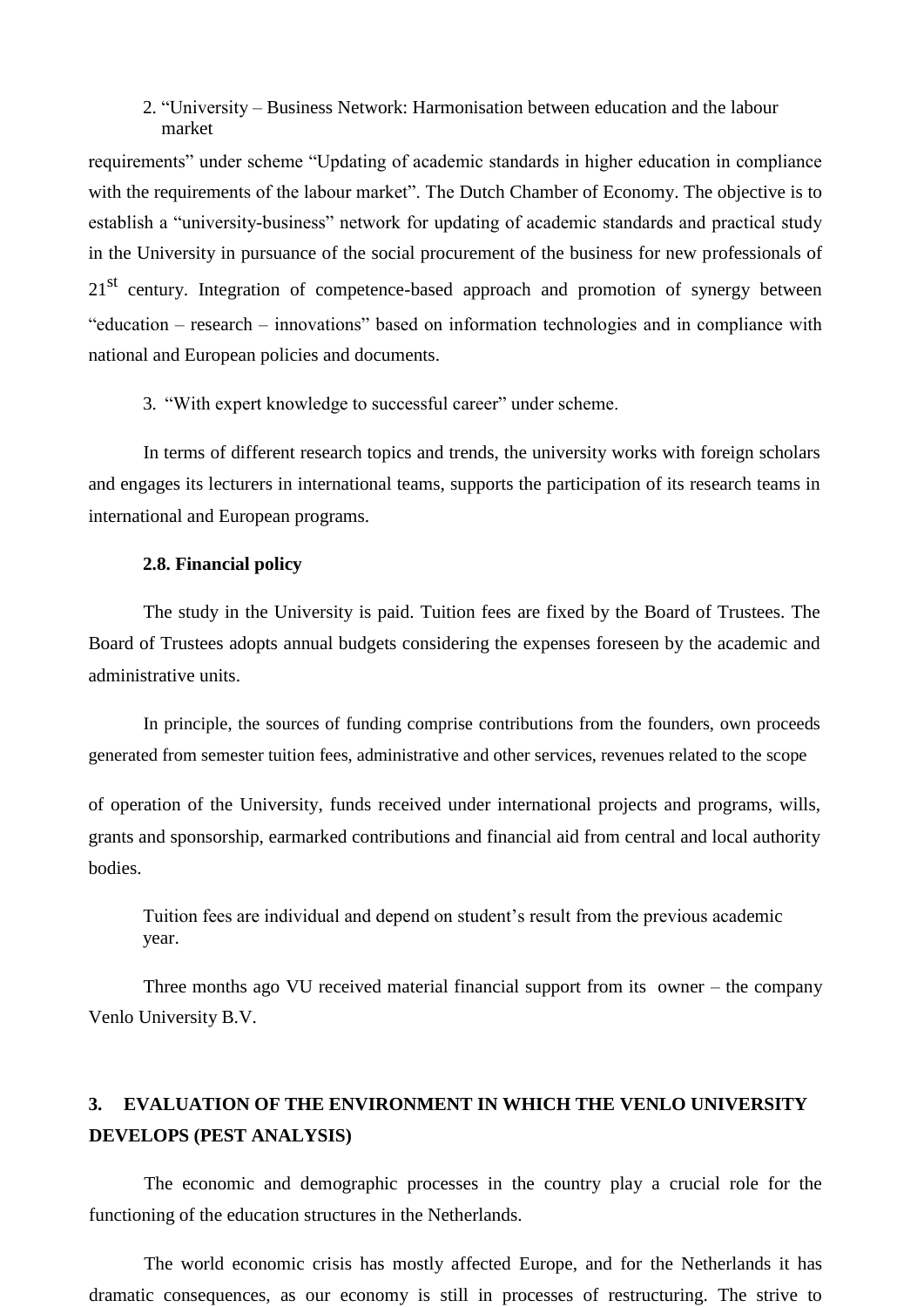improve the efficiency of the national economy is strongly hindered by the need to solve problems of the day.

The deteriorating demographic situation is an unfavourable factor that has severe adverse effect on the higher education system in the country.

As a result of these negative demographic processes, it is expected that by 2015 approximately 2 times less school students than in 2003 would complete secondary education.

The percentage of children who are not involved in school education, who start later and who drop off school after a few years increases.

Young people prefer to graduate higher education outside the territory of our country – in the developed EU member states, in the USA, Canada, etc. This trend, however positive, is not due to the government's efforts and is not subject to a clear strategy for promotion of international student mobility in both directions: out of and to the country. The increasing outgoing mobility of Bulgarian students added to this shows that the processes of brain drain and drain of young talents that European Union has witnessed during the 90s of the last century repeats again.

the challenges in the field of higher education during the recent years are as follows:

- Wide access to higher education, where the number of vacant places in universities exceeds the number of secondary school graduates;
- Great share of students dropping off after the first year of study due to low results;
- Lack of feedback about the needs of the labour market, which results in production of noncompetitive specialists.

The efforts in the higher education sector are directed to the improvement of the quality of education and research and development, as well as to the enhancement of study and social conditions of young students. A number of steps have been undertaken:

- amendments in the Higher Education Act allowing more efficient integration with the European education structures;
- there are European targeted programs and national operational programs funding education and training and research projects of universities, which result to greater approximation to the European vision for development of the sector.

Efforts of the central government are sometimes compromised by the actions of individual employees in the state administration, which per se, does not change the priorities of the government policy, however in some cases this results in putting artificial obstacles and difficulties faced the universities.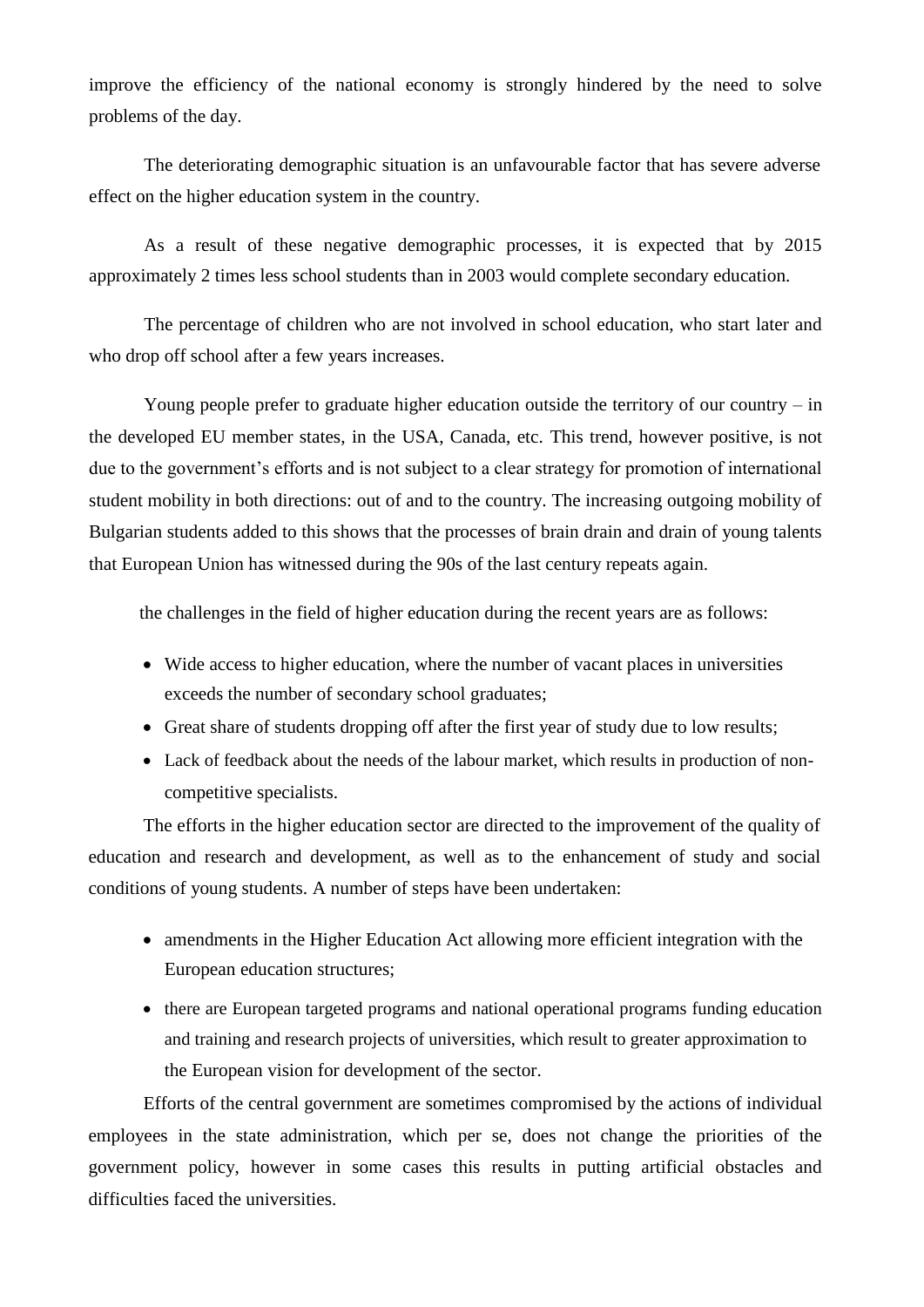|                | Issues affecting the development of the institution |               |                     |                                       |  |  |
|----------------|-----------------------------------------------------|---------------|---------------------|---------------------------------------|--|--|
| <b>Factors</b> | <b>Trends</b>                                       | <b>Causes</b> | <b>Consequences</b> | <b>Evaluation</b> /<br>weight $(+/-)$ |  |  |

| critical factors<br>$(impact$ of<br>regulatory<br>framework<br>the institution)                                          | the the reforms<br>the<br><i>on</i> education<br>sector and<br>for<br>its<br>harmonisation<br>with<br>European<br>standards | in Lisbon<br>higher for<br>full renovation<br>οf<br>Europe.<br>the Discrepancy<br>between<br>public<br>needs and<br>the<br>higher education<br>product. | Need to continue   Conflict with the   Fragmentation of the<br>strategy policies<br>for<br>economic development<br>of<br>social higher education;<br>Lack of<br>synchrony<br>undertaken<br>between<br>measures for reforms<br>in higher education<br>coordination<br>and<br>institutions<br>among<br>responsible for these<br>measures;<br>Self-closeness<br>and<br>self-sufficiency<br>of<br>academic<br>institutions;<br>The European Credit<br>Accumulation<br>and | $-2$ |
|--------------------------------------------------------------------------------------------------------------------------|-----------------------------------------------------------------------------------------------------------------------------|---------------------------------------------------------------------------------------------------------------------------------------------------------|-----------------------------------------------------------------------------------------------------------------------------------------------------------------------------------------------------------------------------------------------------------------------------------------------------------------------------------------------------------------------------------------------------------------------------------------------------------------------|------|
| <b>Economic</b>                                                                                                          | Delayed                                                                                                                     | Underdeveloped                                                                                                                                          | required<br>international level.<br>Chronic shortage of                                                                                                                                                                                                                                                                                                                                                                                                               | $-3$ |
| factors<br>( <i>impact of</i><br>the<br>the<br>$\sigma f$<br>status<br>economy,<br>income<br>families<br>teachers, etc.) | economic<br>development of market<br>the country;<br>Lack of<br><i>of</i> link<br>and education<br>science<br>business;     | transition<br>to<br>economy;<br>direct There<br>is<br>no<br>among national<br>alternative<br>for<br>reaction to<br>the<br>global economic               | funds<br>for<br>the<br>ongoing functioning<br>higher<br>the<br>of<br>education<br>system<br>and for the support of<br>commenced reforms<br>- public expenses for<br>education<br>remain<br>relatively<br>low and<br>range between 3.6 -                                                                                                                                                                                                                               |      |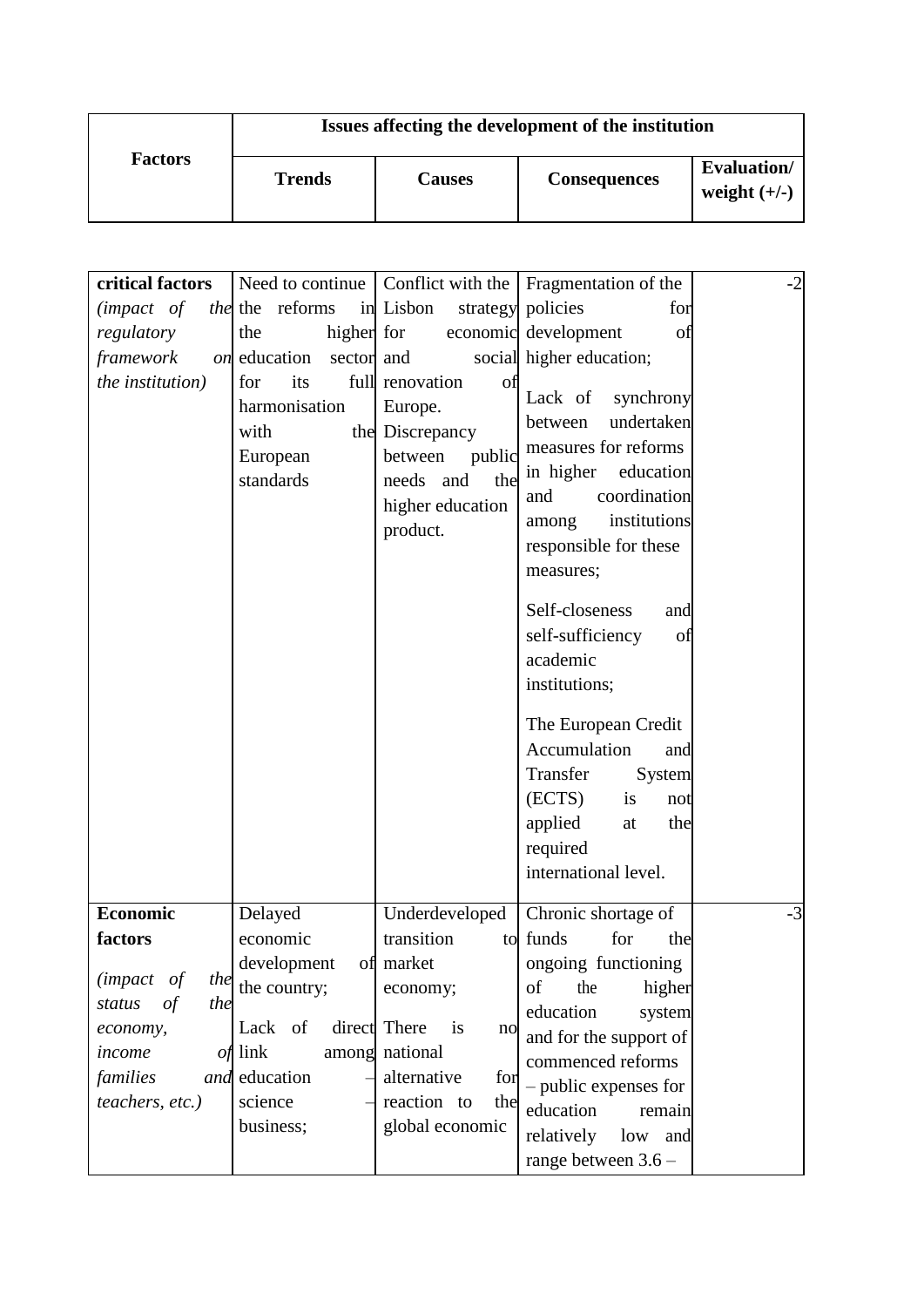| Low<br>income of and                                                                         |                                                                                                                                                                                                                                                                                                                                                                                                                                           | financial 3.5% of GDP for the                                                                                                                                                                                                                                                                                                                                                                                                                                                                                                                                                                                                                                                                  |  |
|----------------------------------------------------------------------------------------------|-------------------------------------------------------------------------------------------------------------------------------------------------------------------------------------------------------------------------------------------------------------------------------------------------------------------------------------------------------------------------------------------------------------------------------------------|------------------------------------------------------------------------------------------------------------------------------------------------------------------------------------------------------------------------------------------------------------------------------------------------------------------------------------------------------------------------------------------------------------------------------------------------------------------------------------------------------------------------------------------------------------------------------------------------------------------------------------------------------------------------------------------------|--|
| families;                                                                                    | crisis;                                                                                                                                                                                                                                                                                                                                                                                                                                   | period $2011 - 2013$ ;                                                                                                                                                                                                                                                                                                                                                                                                                                                                                                                                                                                                                                                                         |  |
| High<br>unemployment<br>rate;<br>Low<br>payment<br>for<br>rates<br>teaching<br>research work | Deterioration<br>the indicators for<br>innovation<br>investments<br>production.<br>and State's failure to<br>understand<br>and<br>underestimation<br>of<br>the<br>importance<br>and<br>role<br>of<br>academic<br>and<br>research work;<br>Sharp<br>discrepancies<br>between<br>the<br>profile<br>ΟÌ<br>specialists<br>prepared in<br>the<br>higher education<br>establishments<br>and the<br>actual<br>demand on<br>the<br>labour market. | of Lack of interest<br>- of<br>business<br>the<br>for<br>of investments in<br>the<br>in higher education and<br>science<br>sector;<br>according<br>to<br>Eurostat,<br>private<br>expenses<br>for<br>education in<br>2010<br>are $0.63\%$ of GDP;<br>the Inefficient<br>connection<br>mechanism<br>between<br>higher<br>education<br>establishments - as<br>qualified<br>specialist<br>provider,<br>and<br>business $-$ as a user<br>of highly<br>educated,<br>proactive<br>and<br>motivated<br>staff<br>easily<br>adapting<br>to<br>structural<br>and<br>qualification<br>changes<br>the<br>on<br>market;<br>labour<br>Difficult<br>professional<br>realization<br>οf<br>university graduates. |  |
|                                                                                              |                                                                                                                                                                                                                                                                                                                                                                                                                                           |                                                                                                                                                                                                                                                                                                                                                                                                                                                                                                                                                                                                                                                                                                |  |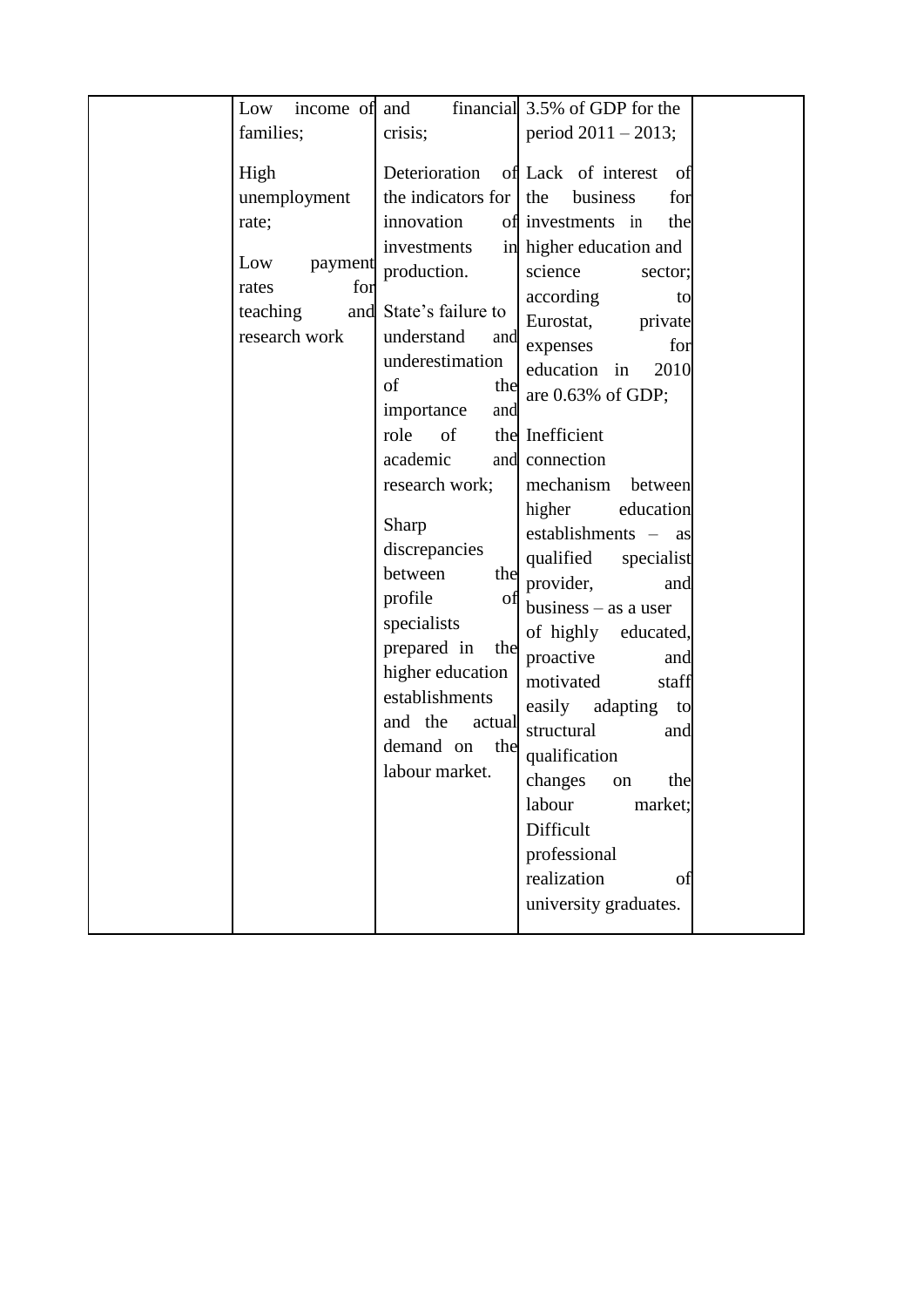| <b>Social</b><br>(demographic<br>processes,<br>lifestyle<br>and<br>values, as<br>well<br>and<br>environmental<br>cultural<br>and<br><i>factors</i> ) | factors Aggravation<br>demographic<br>indicators;<br>Higher<br>education<br>of<br>young people is<br>a family<br>and<br>public value;<br>Despite the<br>low<br>income, families<br>purposefully<br>invest<br>in<br>the<br>education<br>of<br>their children;<br>Relatively<br>social status<br>of<br>lecturers<br>and<br>scientific<br>workers. | of Impact of<br>economic crisis;<br>Worse quality of<br>living<br>preferences<br>migrate abroad;<br>Inefficient social<br>policy for people<br>with<br>opportunities;<br>Lack<br>of<br>motivation<br>οt<br>families<br>with<br>fewer<br>low opportunities for<br>education;<br>motivation<br>Low<br>due to low level<br>salaries<br>of<br>of<br>lecturers<br>and<br>scientific<br>workers. | the Decreased number<br>of<br>first-year<br>students;<br>and Increased<br>to preferences of young<br>people<br>obtain<br>to<br>higher<br>education<br>outside the country;<br>fewer Difficult access<br>of<br>young people<br>from<br>low-income<br>social<br>groups<br>higher<br>to<br>education<br>establishments<br>due<br>increasing<br>to<br>poverty;<br>Underestimating<br>the<br>issue of dropping off<br>elementary<br>and<br>secondary schools;<br>Delayed<br>reforms in<br>the higher education | $-3$ |
|------------------------------------------------------------------------------------------------------------------------------------------------------|-------------------------------------------------------------------------------------------------------------------------------------------------------------------------------------------------------------------------------------------------------------------------------------------------------------------------------------------------|--------------------------------------------------------------------------------------------------------------------------------------------------------------------------------------------------------------------------------------------------------------------------------------------------------------------------------------------------------------------------------------------|-----------------------------------------------------------------------------------------------------------------------------------------------------------------------------------------------------------------------------------------------------------------------------------------------------------------------------------------------------------------------------------------------------------------------------------------------------------------------------------------------------------|------|
| <b>Technological</b><br>factors                                                                                                                      | Gradual<br>improvement                                                                                                                                                                                                                                                                                                                          | Introduction                                                                                                                                                                                                                                                                                                                                                                               | academic standards.<br>of Improvement<br>of<br>of ICT in the study $\vert$ facilities that provide                                                                                                                                                                                                                                                                                                                                                                                                        | $+5$ |
| <i>(advanced)</i><br>technologies,<br>information<br>flows,<br>organization<br>and<br>management<br>οf                                               | technological<br>provision in<br>the<br>sector of<br>higher<br>education;<br>ICT, internet and<br>intranet in higher<br>education                                                                                                                                                                                                               | process;<br>Unclear<br>and<br>imprecisely<br>formulated goals<br>of<br>education;                                                                                                                                                                                                                                                                                                          | conditions<br>for<br>enhancement<br>of<br>education efficiency;<br>Gradual overcoming<br>higher of conservativism in<br>education;                                                                                                                                                                                                                                                                                                                                                                        |      |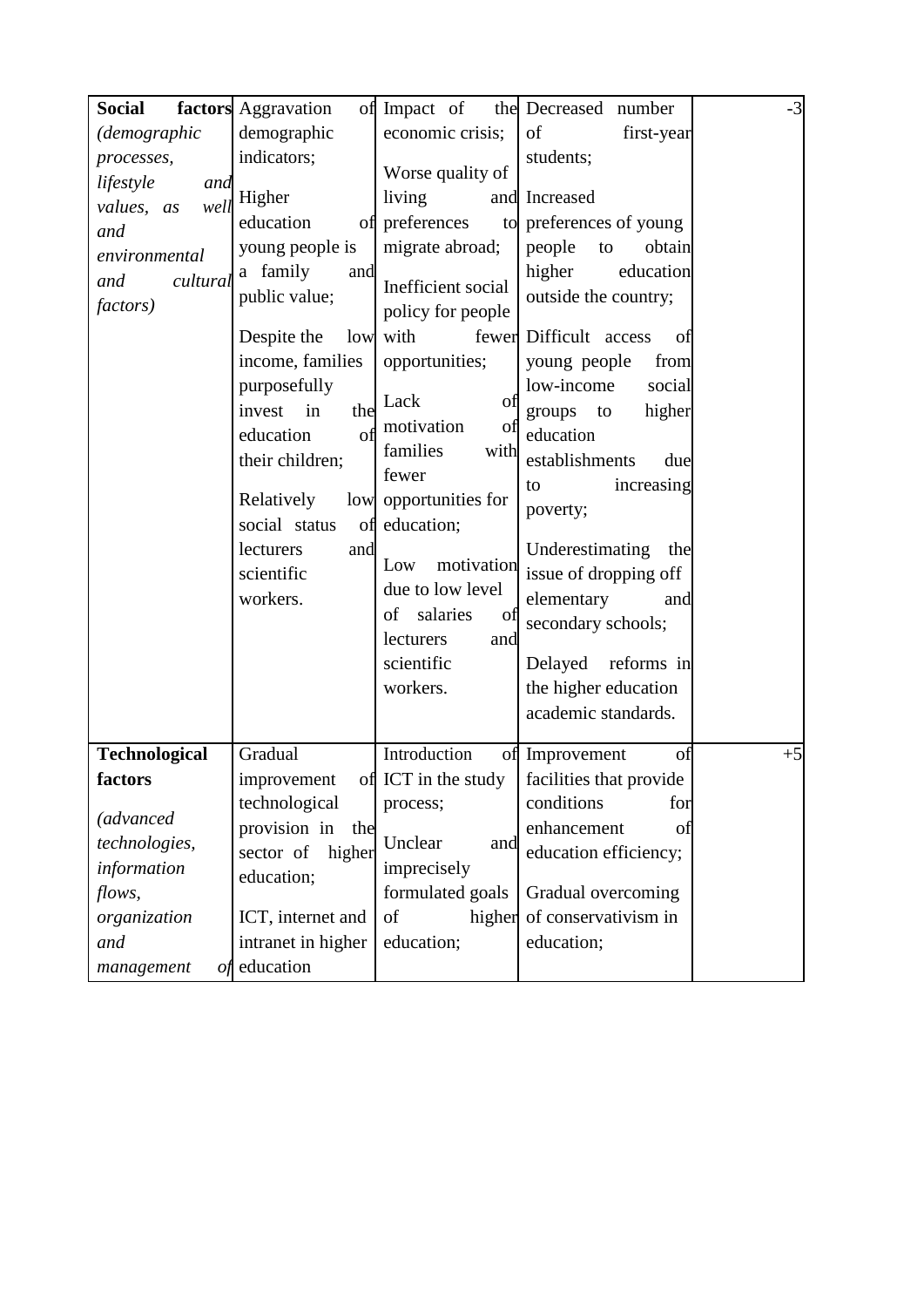| institutional      | establishments    | Old<br>education            |  |
|--------------------|-------------------|-----------------------------|--|
| <i>relations</i> ) | and universities. | paradigm<br>that quality of |  |
|                    |                   | does<br>not                 |  |
|                    |                   | correspond<br>to of         |  |
|                    |                   | new public thinking.<br>the |  |
|                    |                   | demands                     |  |
|                    |                   |                             |  |

## **Average assessment from the PEST analysis: -2**

The following conclusions may be made on the basis of the external factors analysis:

1) Most strongly expressed negative factors are within the political, economic and social environment, which have crucial impact on the development of higher education and science in the country;

2) The legal framework in the field of higher education should be improved at national level in compliance with the European legislation;

3) The European Union's policy in the field of higher education is aimed at stronger governmental and private support for universities, variety of forms of education and closer "university – business" relations;

4) The economic crisis has negative impact not only on the business sector, but also on the higher education system, which limits the options to attract more revenue with relatively constant expenses of higher education establishments;

5) The economic crisis has negative impact on the business' opportunities to introduce innovation products and technologies and on the interest to assign procurements for such products and technologies to the research units;

6) The demographic situation in Bulgaria deteriorates and the number of potential candidate students will continue decreasing;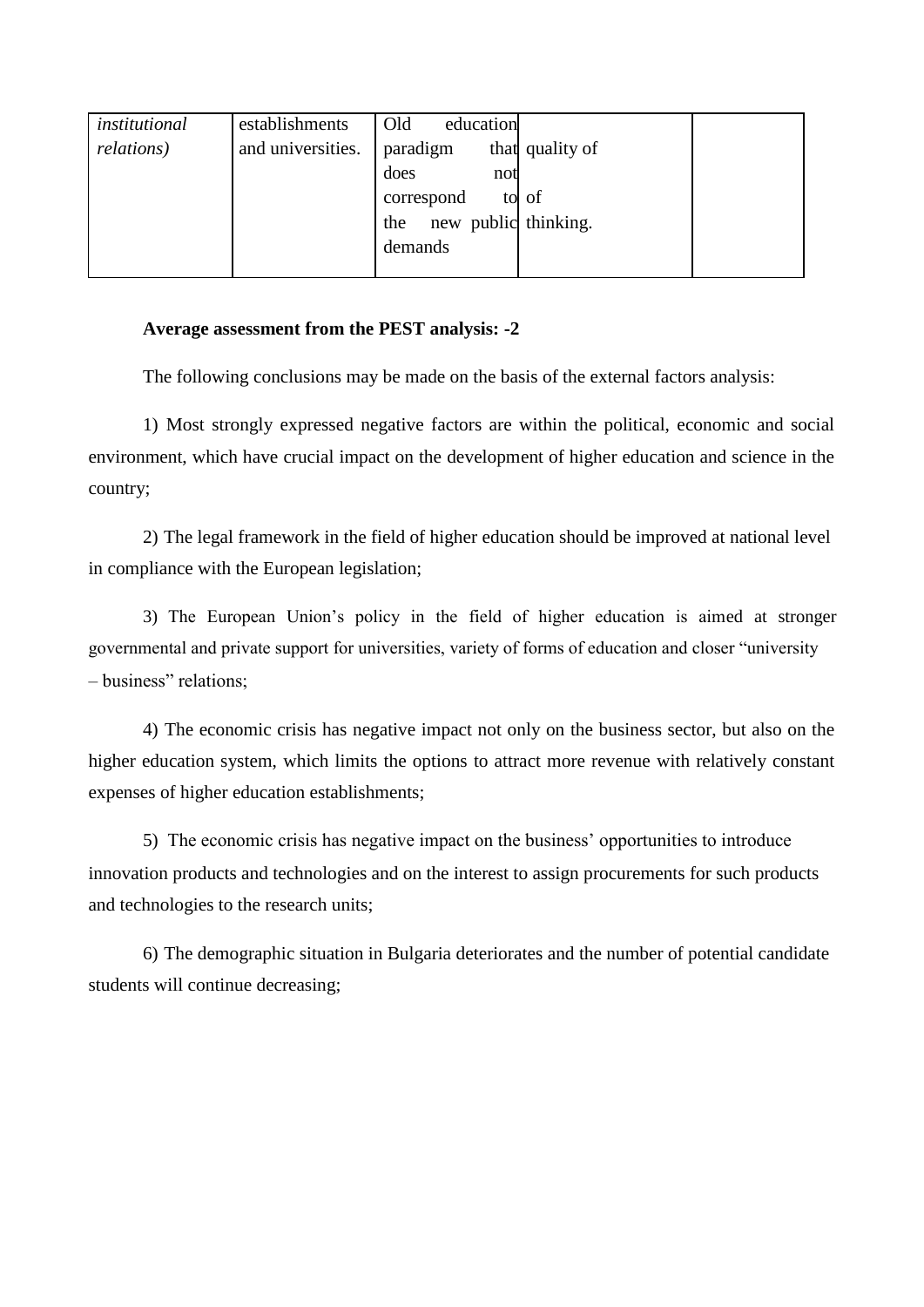## **4. SWOT ANALYSIS**

The objective of the SWOT analysis /strengths, weaknesses, opportunities and threats/ is to quantify and qualify the position of VU as a system. When developing the analysis we applied a group working approach for ensuring more objective evaluation. It provides strategic diagnosis and is a basis for outlining strategic goals. The type of the strategy is defined depending on the prevailing trend. The focus group made the following analysis:

| <b>Strengths</b>                                                                  | <b>Weaknesses</b>                                                                     |
|-----------------------------------------------------------------------------------|---------------------------------------------------------------------------------------|
| • Strong ambition of VU management to<br>develop and reinforce the position of VU | • Unfinished own technical and social<br>infrastructure (student residence)<br>halls; |
| in the country and abroad;                                                        | canteens; academic building) $-$ VU uses                                              |
| • The university covers a wide range of                                           | leased building;                                                                      |
| knowledge fields, which are a good basis                                          | $\bullet$ Insufficient<br>capacity<br>project<br>for                                  |
| for interdisciplinary and multidisciplinary                                       | development and management;                                                           |
| researches;                                                                       | • Relatively high % of dropped off students                                           |
| • The course of study in VU is only in                                            | $-15,5\%$ during the three years of                                                   |
| English, which gives the opportunity for                                          | operation of VU;                                                                      |
| education and realization of students from                                        | • Lack of sufficient human resources                                                  |
| different countries and limits the                                                | (employees and academic staff working)                                                |
| competition in our country;                                                       | under main employment agreements),                                                    |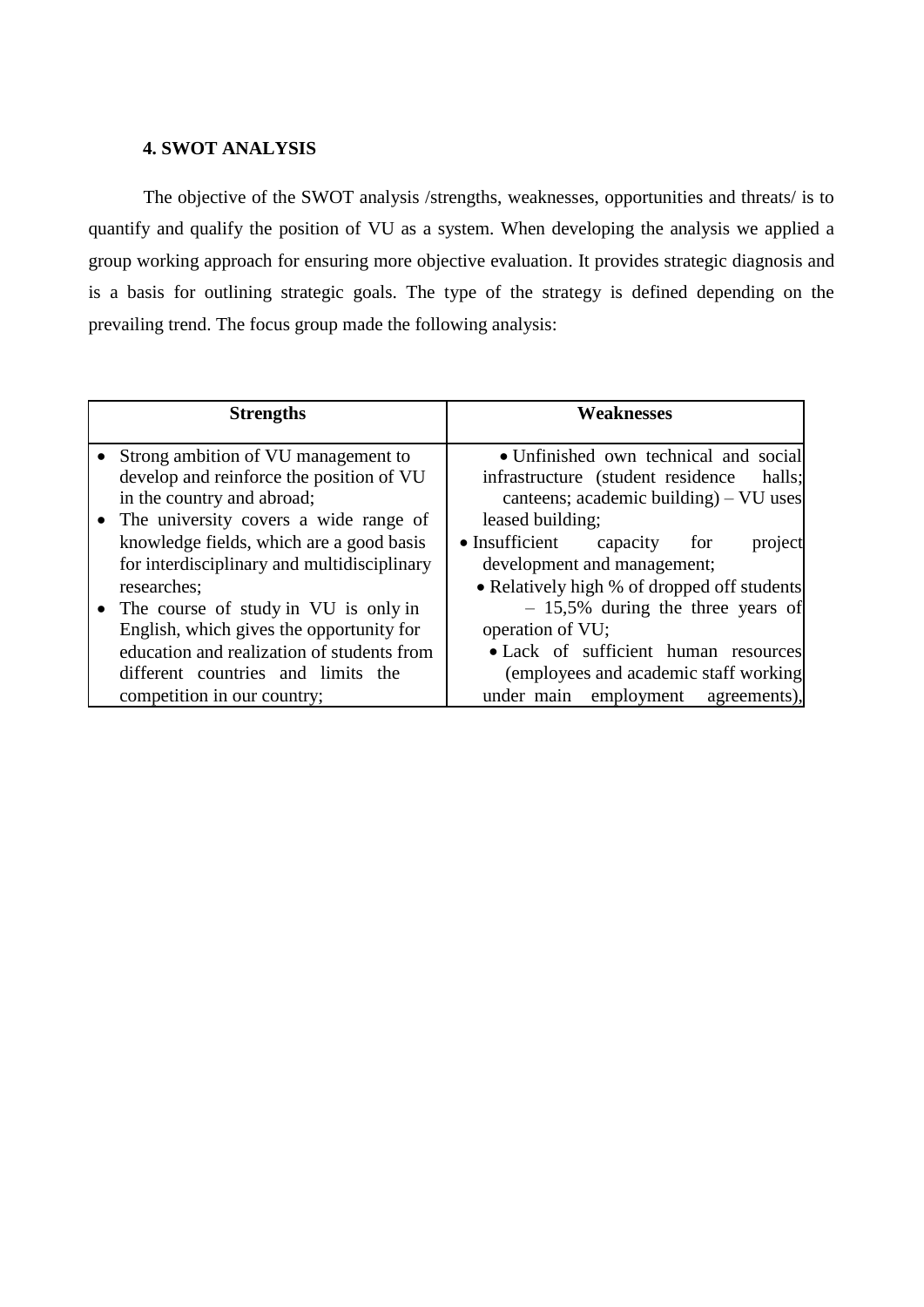| As a new structure in the field of higher<br>education, there are no negative remnants,<br>consolidated structures and dependences<br>from the past and ability to take the<br>University's vision, and not only what its<br>scholars and lecturers are able to do, in<br>consideration;<br>• Academic profile in advanced technologies<br>and opportunity for flexible dynamic<br>reactions and changes to develop and<br>closely monitor them;<br>• Curricula and study content with focus on<br>knowledge and skills applicable in<br>practice;<br>• Use of innovations, advanced methods and<br>means in the study content, university<br>management, teaching and studying;<br>• Cooperation with European, Asian and US<br>universities not only at contact level, but<br>also as a constituent of the institution;<br>Orientation to partnerships with leading<br>$\bullet$<br>companies and involvement of business in<br>the University's management, which is a<br>fact; | most of them our own young and<br>perspective lecturers;<br>• High level of involvement of lecturers in<br>teaching works and other professional<br>duties for the establishment of the new<br>university, which limits the time for<br>research activities;<br>Insufficient participation in international<br>$\bullet$<br>research projects;<br>• Insufficient use of the wide specter and set<br>of sciences in VU for cooperation among<br>different academic standards for joint<br>participation in interdisciplinary projects;<br>Insufficient<br>infrastructure for researches<br>in some fields (laboratories), which is<br>typical for a new university;<br>• Great diversification of opportunities and<br>motivation of first-year students not only<br>to efficiently learn the taught material, but<br>also to actively participate in teams for<br>research, production and design activities;<br>Insufficient library fund with specialized<br>$\bullet$<br>foreign language literature; |
|------------------------------------------------------------------------------------------------------------------------------------------------------------------------------------------------------------------------------------------------------------------------------------------------------------------------------------------------------------------------------------------------------------------------------------------------------------------------------------------------------------------------------------------------------------------------------------------------------------------------------------------------------------------------------------------------------------------------------------------------------------------------------------------------------------------------------------------------------------------------------------------------------------------------------------------------------------------------------------|----------------------------------------------------------------------------------------------------------------------------------------------------------------------------------------------------------------------------------------------------------------------------------------------------------------------------------------------------------------------------------------------------------------------------------------------------------------------------------------------------------------------------------------------------------------------------------------------------------------------------------------------------------------------------------------------------------------------------------------------------------------------------------------------------------------------------------------------------------------------------------------------------------------------------------------------------------------------------------------------------------|
| • Availability of remote centers in other<br>countries, which will be used as education<br>and scientific centers;<br>• Implementation of active policy for                                                                                                                                                                                                                                                                                                                                                                                                                                                                                                                                                                                                                                                                                                                                                                                                                        |                                                                                                                                                                                                                                                                                                                                                                                                                                                                                                                                                                                                                                                                                                                                                                                                                                                                                                                                                                                                          |
| cooperation with respected universities in<br>Asia and Europe for education of students<br>in the form of exchange.                                                                                                                                                                                                                                                                                                                                                                                                                                                                                                                                                                                                                                                                                                                                                                                                                                                                |                                                                                                                                                                                                                                                                                                                                                                                                                                                                                                                                                                                                                                                                                                                                                                                                                                                                                                                                                                                                          |
| Opportunities                                                                                                                                                                                                                                                                                                                                                                                                                                                                                                                                                                                                                                                                                                                                                                                                                                                                                                                                                                      | <b>Threats</b>                                                                                                                                                                                                                                                                                                                                                                                                                                                                                                                                                                                                                                                                                                                                                                                                                                                                                                                                                                                           |
| Improvement of the business climate and<br>development of economic sectors with<br>potential for job creation;<br>• Rapid development of new technologies in<br>all sectors of the economy;<br>• European and national priorities in the field<br>of green economy and innovations;<br>• Improvement of access to the EU common<br>market;                                                                                                                                                                                                                                                                                                                                                                                                                                                                                                                                                                                                                                         | • The political climate in the country and the<br>delay in the required legislative reforms<br>relevant to higher education and science;<br>Long-term trend to population aging and<br>decrease of groups in youth age range who<br>enter the labour market;<br>• High level<br>of unemployment and<br>increasing<br>unemployment<br>among                                                                                                                                                                                                                                                                                                                                                                                                                                                                                                                                                                                                                                                               |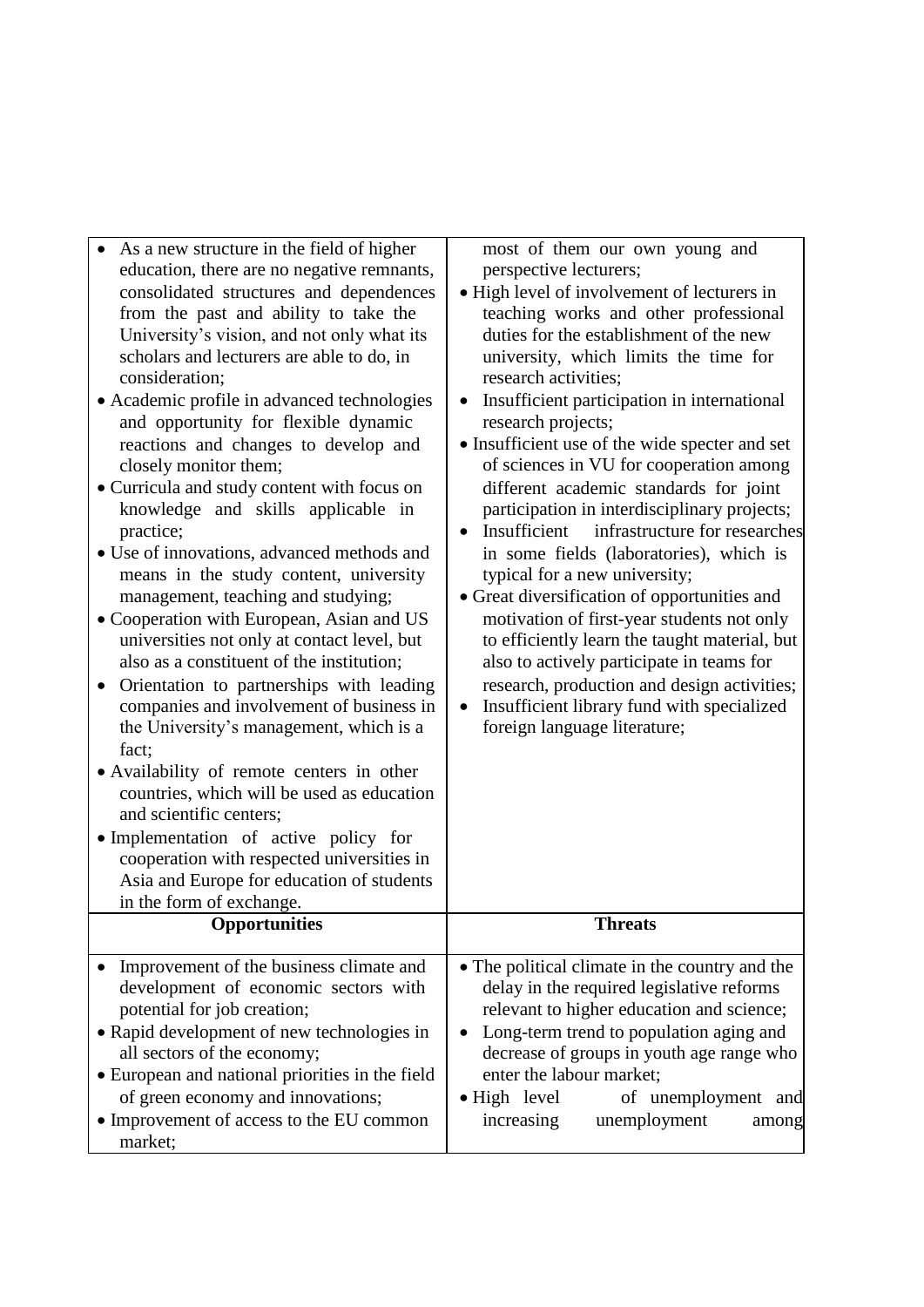| • Reforms and development of higher           | disadvantaged groups on the labour             |
|-----------------------------------------------|------------------------------------------------|
| education are priorities in the education     | market, in particular among young people;      |
| process (the National Assembly is in          | • Lack of sufficient engagement of             |
| process of adoption of a Strategy for         | employers in the education and                 |
| Development of Higher Education in            | qualification of young people completing       |
| The Netherlands);                             | vocational<br>secondary<br>higher<br>and       |
| • Separate operational program "Science and   | education;                                     |
| Education for Smart Growth" will be           | • Weak market of research products and low     |
| implemented during the 2014-2020              | absorption capacity;                           |
| program period;                               | • Insufficient<br>and inefficient use of funds |
| • Easy access to knowledge and involvement    | under the operational programs for the         |
| in European research networks through the     | period 2014-2020;                              |
| EC 8 <sup>th</sup> Framework Program "Horizon | • Lack of interest on behalf of the business   |
| $2020$ ";                                     | for partnership and investments in higher      |
| • Opportunity for increase of lecturers'      | education and science.                         |
| capacity, transfer of good practices in the   |                                                |
| study process and promotion of mobility of    |                                                |
| students through the EC "Erasmus+"            |                                                |
| Program;                                      |                                                |
| • Strengthening the economic relations        |                                                |
| between Bulgaria and the Asian countries      |                                                |
| (China, India, Vietnam, etc.)                 |                                                |

The ratio of considered factors is as follows:

| <b>Classification of factors</b> | <b>Number of characteristics</b> | Percentage of the total<br>number |
|----------------------------------|----------------------------------|-----------------------------------|
| Opportunities                    | 9                                | 24,00%                            |
| Threats                          | 8                                | 22,00%                            |
| <b>Strengths</b>                 | 10                               | 27,00%                            |
| Weaknesses                       | 10                               | 27,00%                            |
| Total                            | 37                               | 100,00%                           |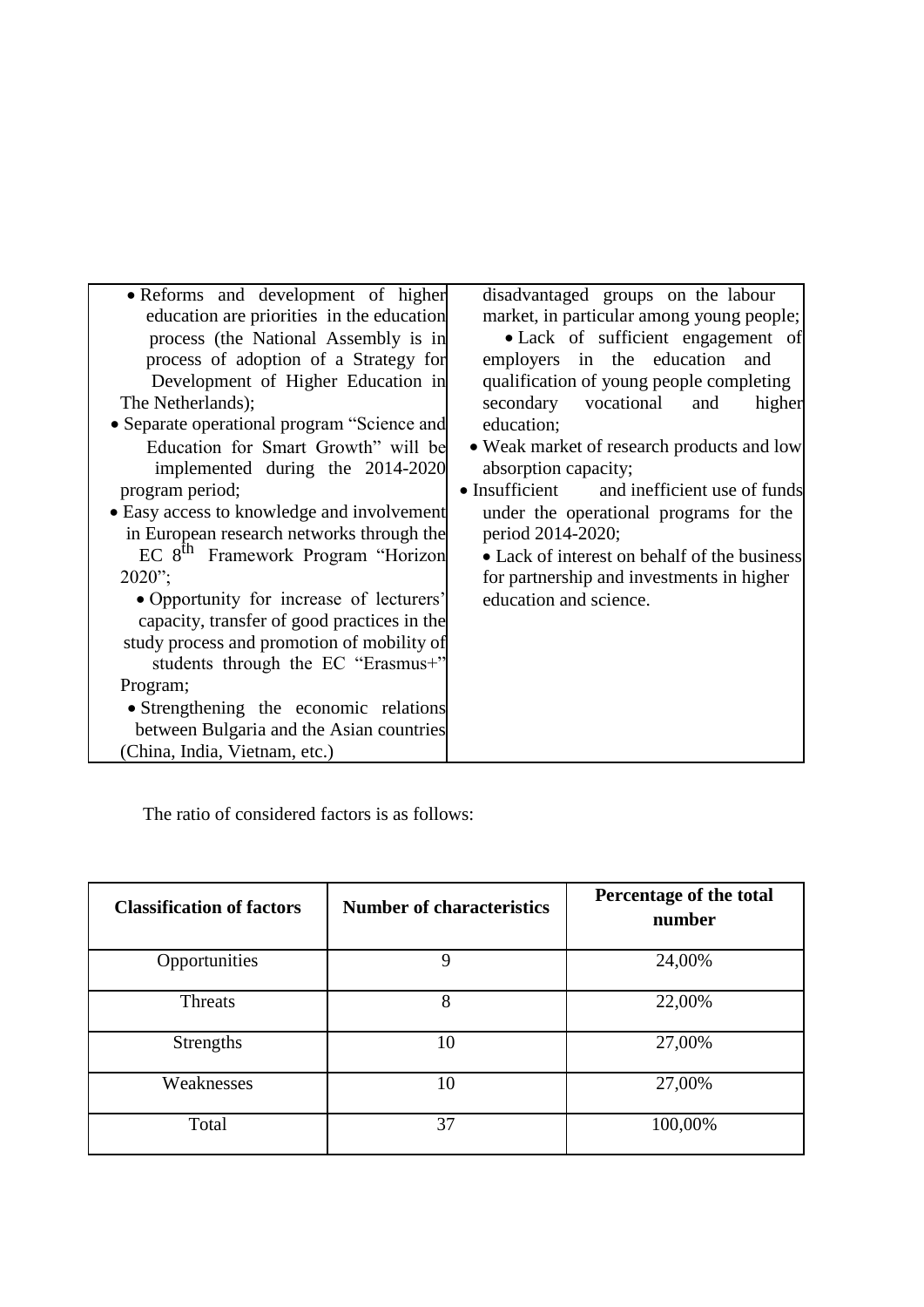| <b>Factors</b>   | <b>Internal</b> | <b>External</b> | <b>Total</b> |
|------------------|-----------------|-----------------|--------------|
| Positive $(S/O)$ |                 |                 |              |
| Negative $(W/T)$ | l C             |                 |              |
| Total            | 23              | 18              |              |

Positive factors are more than negative, which suggests to focus efforts on the most priority fields in which VU is strong and for which favourable development opportunities exist, such as:

- Integration with universities from the Multiversity network
- Development of cooperation for exchange with other universities in Europe, Asia and Africa (including through active involvement of the EU Erasmus program);
- Development of franchising programs in other universities within the Balkan region and the European Union;
- Establishment of the required infrastructure for introduction of online study;
- Development of research activities in VU through the establishment of an Institute of Science, Research and Innovations.

## **II. STRATEGIC PLAN**

## **1. VISION**

According to the conclusions made and taking in consideration the impact of global, common European, national and regional factors and announced priorities of the European community for development of higher education, the Venlo University defines its vision, mission, strategic goals, priorities and tasks for the next years in short-term aspect.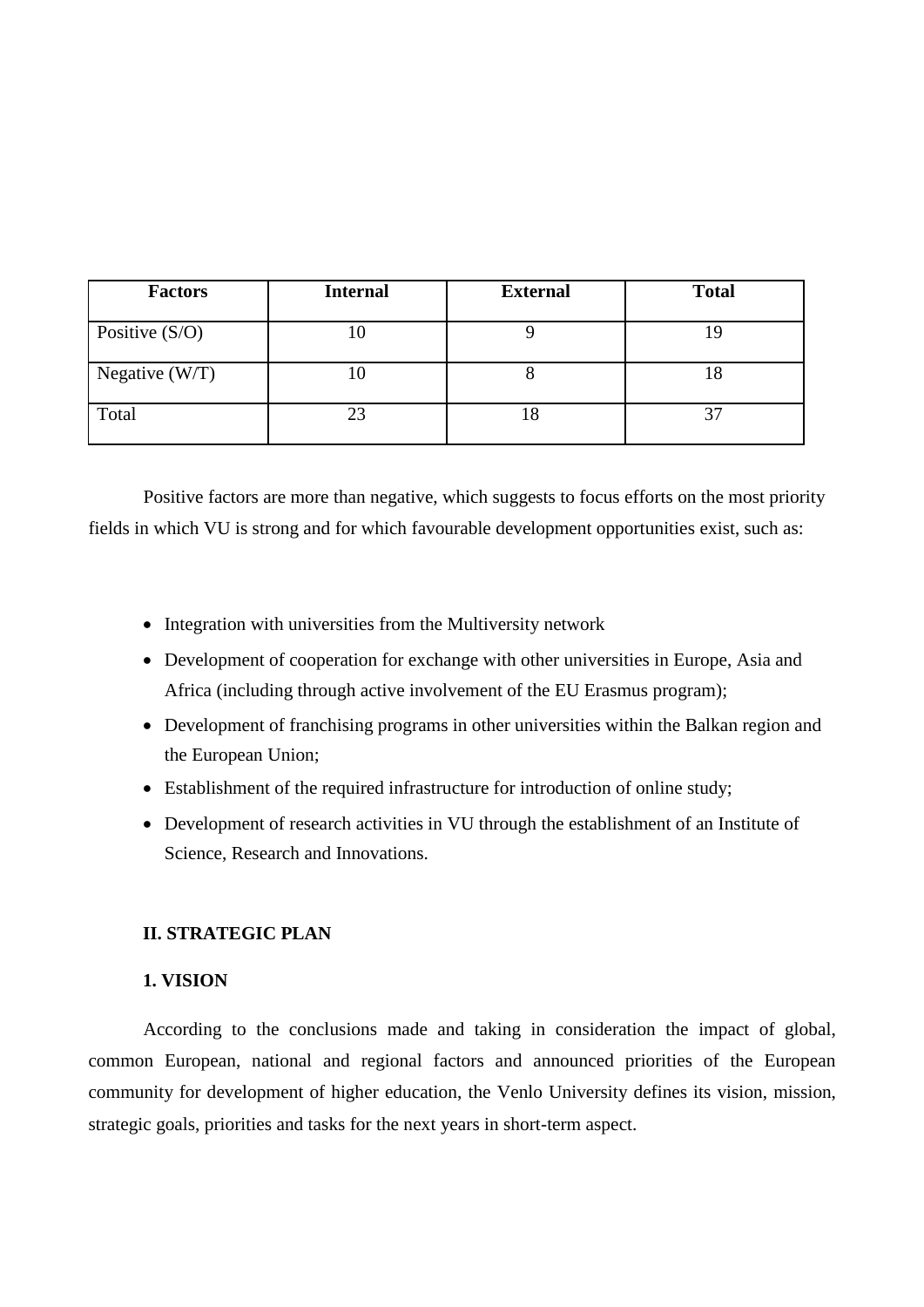Vision of the Venlo University is *to reach the level of the best European universities in its academic profile, becoming a model of European education in Europe through successful integration in the family of Multiversity universities.*

#### **2. MISSION**

In order to achieve the desired vision in compliance with the European Commission Program for modernization of higher education, the management of VU defines its **mission** as follows: *To make the University a centre of interaction among modern education, researches and innovations, international academic and business cooperation. The University should customize its relations with its students, while taking in consideration their individual abilities and desires and to prepare them for professional realization in market environment of the dynamically changing world.*

This mission distinguishes the Venlo University from the other universities in the Netherlands and outlines its identity with the fact that as a member of the Multiversity network the university is able to adequately realise its objectives. It provides information about the long-term priorities and objectives of the University and has impact on the students, the academic staff and the employees by encouraging them for their achievement. It is the differentiation criterion for what is appropriate and what is not both for the formation of its education and scientific policy and for the actions of the management, the lecturers and the students in the everyday life of the University. The mission of the Venlo University is reaffirmed by the governing bodies of the University – the Board of Trustees and the Academic Council. It shows that the University does not consider itself a regional or national higher education establishment. According to its concept of 2018, it is an international, English language and oriented to Europe and European values in higher education.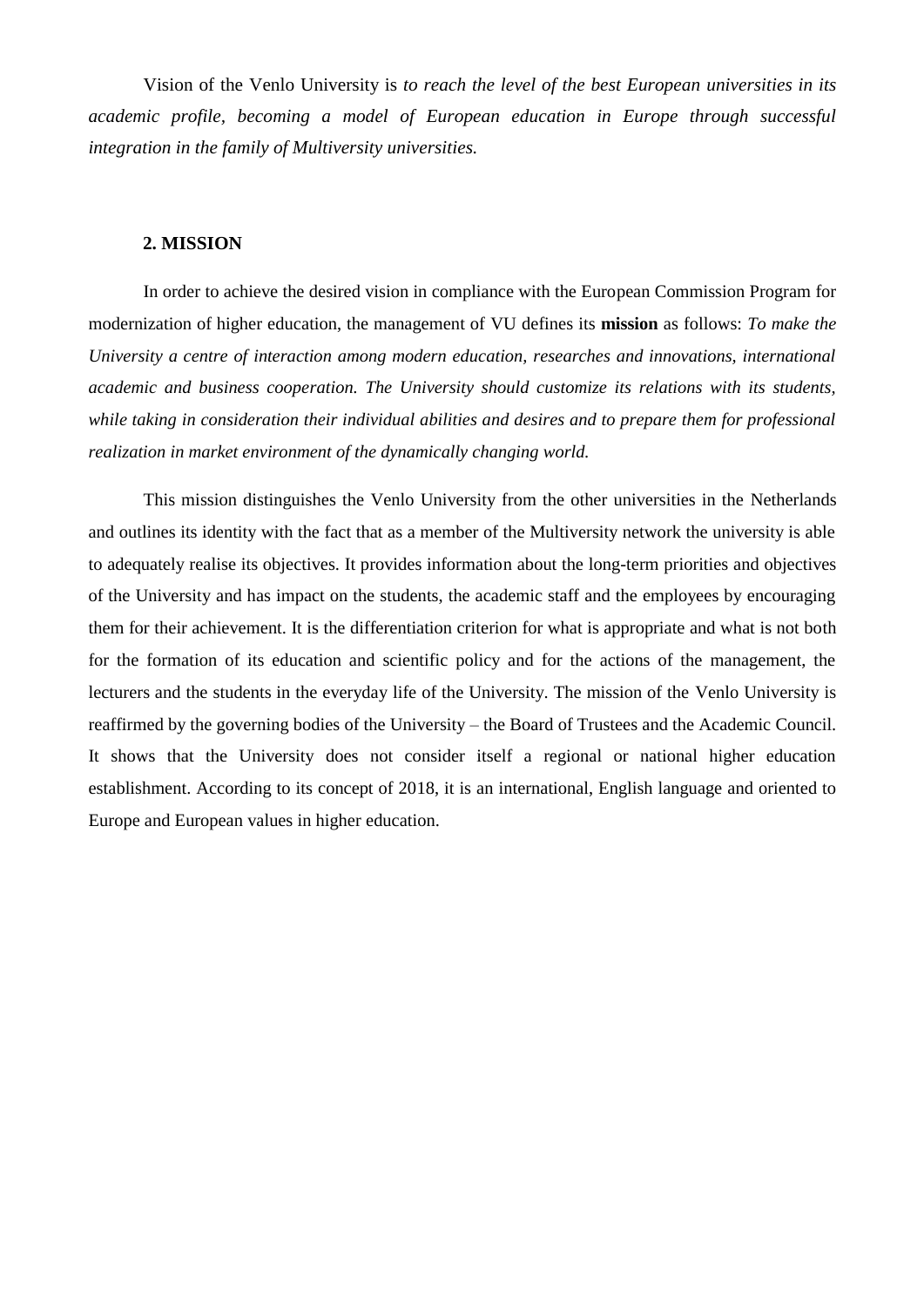The so defined mission and vision create interrelated **values,** 

## **which the University strives to achieve:**

- 1. International nature of education as an attribute of the University and a mean to achieve and maintain quality corresponding to the needs of the knowledge-based economy;
- 2. European traditions and standards in higher education<sup>1</sup> combined with US pragmatism;

- 3. Learning the study content and achieving professional training corresponding to the requirements of modern business and entrepreneurship;
- 4. Orientation of researches and innovations to the needs of the modern international and European professional practice;

The result of the university's researches corresponding to the needs of the market will be materialised through:

- Transfer (technological transfer) of knowledge, operating models, evaluation criteria, products of research activities of the university's lecturers and students intended for the benefit of the society and to contribute to its development and promotion;

- Interaction comprising development of joint programs, partnerships, cooperation for the purposes of maintaining a common level of competitiveness.

For this purpose, an Institute of Research and Innovations is established in VU, which coordinates:

- the establishment, maintenance, monitoring and promotion of new forms of entrepreneurship, in accordance with the satellite companies' model ("spin-off") and the model of partnership;

- a set of non-profit activities that mainly have educational, cultural and social development promoting function in compliance with the methods and forms of public involvement;

- a set of scientific activities for the benefit of institutions, agencies and companies with which the university has partnership relations;

- relations with the labour market

5. Development of personal qualities and abilities of students with view of achieving the

<sup>&</sup>lt;sup>1</sup> This means the European Qualification Framework, the ENQA Standards and Guidelines for Quality Assurance in the European Higher Education Area, as well as the standards of the European Professional Organisations and Accreditation Agencies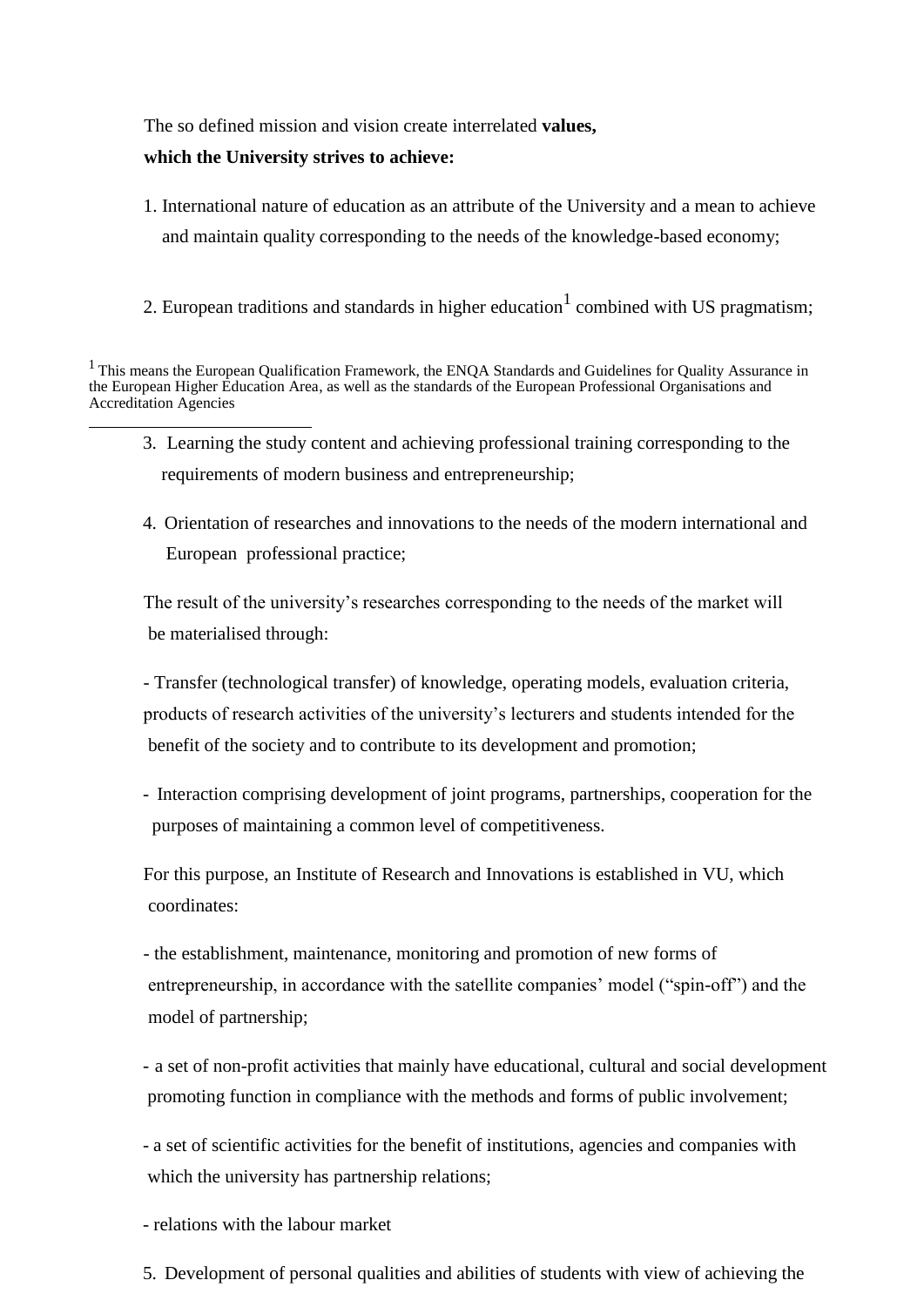- 6. maximum of their intellectual potential by applying didactic model of study where:
- the student is in the focus of the attention being treated as a carrier of experience that need to be assessed;
- the opportunity for education corresponding to life experience combined with the understanding that when theoretical knowledge becomes practical skills, it gets importance and value;
- the idea that the effective mark is not the one that surprises the student but the one that involves them actively in the flow of the cognition process allowing them to get use of obtained knowledge personally;
- the multimedia equipment and different advanced methods used in the process of study ensure student's implication in the culture of our own times.

## **3. GENERAL GOALS, PRIORITIES, SPECIFIC OBJECTIVES**

## **MAIN OBJECTIVE**

ESTABLISHMENT OF MOTIVATED AND HIGHLY QUALIFIED SPECIALISTS WITH EXCELLENT REALIZATION ON THE LABOUR MARKET AND IN SCIENCE

## **PRIORITIES**

1. HARMONIZATION OF UNIVERSITY'S WORK WITH THE DECISIONS OF THE EUROPEAN COMMISSION FOR MODERNISATION OF THE HIGHER EDUCATION SYSTEMS IN THE NETHERLANDS (2018-2019) FOR MODERNISATION OF THE HIGHER EDUCATION SYSTEMS THROUGH INTEGRATION TO THE MULTIVERSITY NETWORK OF UNIVERSITIES

2. ACHIEVING HIGH QUALITY AND PRAGMATISM IN EDUCATION THROUGH INNOVVATIVE EDUCATION TECHNOLOGIES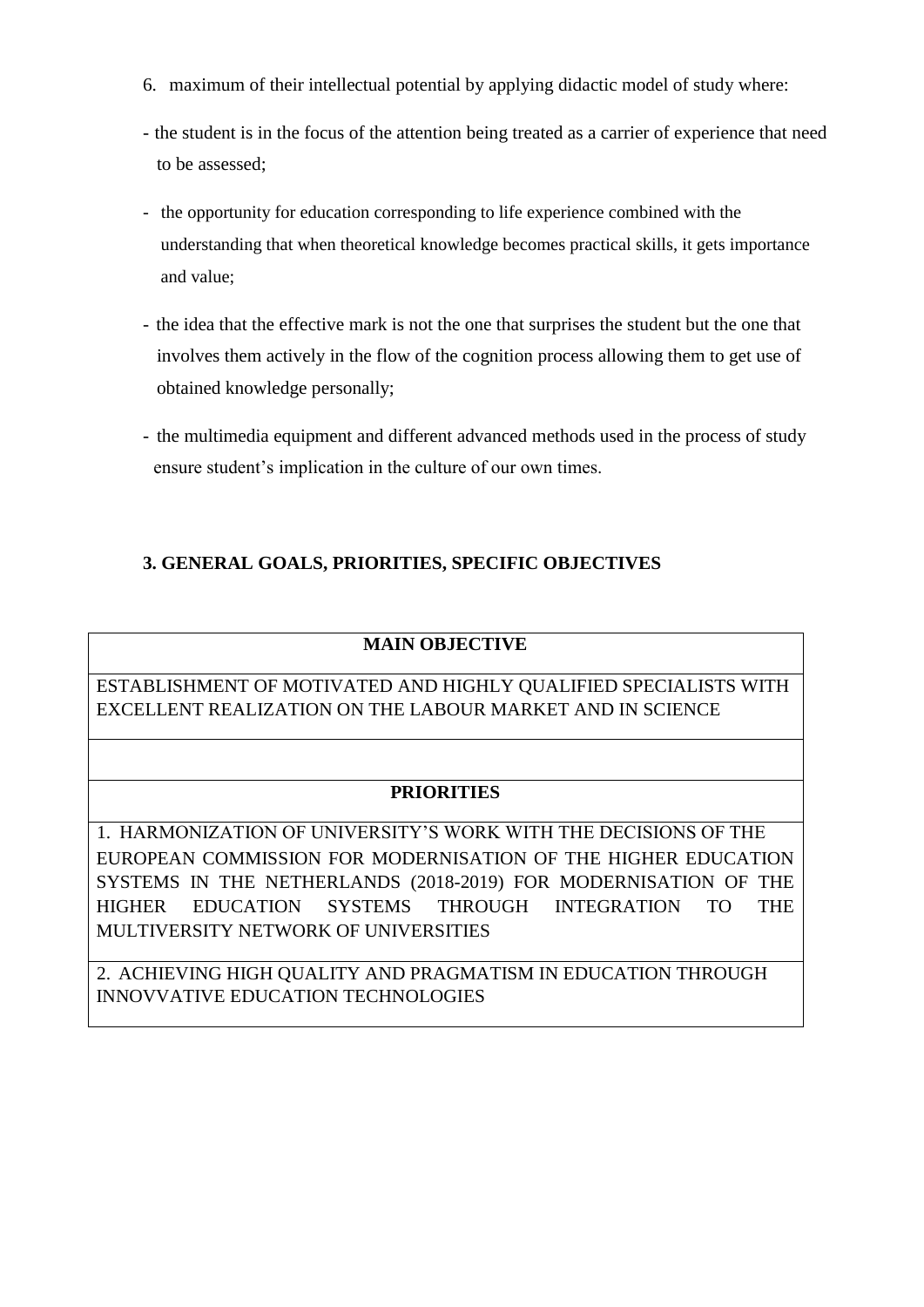3. DEVELOPMENT OF RESEARCH ACTIVITIES FOR THE PURPOSES OF CREATING AND DEVELOPMENT OF NEW APPLIED IDEAS, TECHNOLOGICAL SOLUTIONS AND INNOVATIONS AND TECHNOLOGIES THROUGH PARTICIPATION IN NATIONAL AND EUROPEAN PROGRAMS

4. DEVELOPMENT OF MODERN UNIVERSITY INFRASTRUCTURE, INCLUDING WITH THE USE OF THE RESOURSES OF THE MULTIVERSITY NETWORK OF UNIVERSITIES

5. PROFESSIONAL DEVELOPMENT OF THE ACADEMIC STAFF AND HUMAN RESOURCES MANAGEMENT WITH THE USE OF THE PRACTICES OF THE MULTIVERSITY NETWORK OF UNIVERSITIES

6. INTERNATIONALIZATION OF THE UNIVERSITY AND DEVELOPMENT OF STUDENT POLICY ORIENTED TO UNITY OF TRAINING AND EDUCATION IN MULTICULTURAL AND MULTILINGUAL ENVIRONMENT

7. ENCOURAGING THE INTERNATIONAL COOPERATION WITH LEADING UNIVERSITIES AND COMPANIES.

PRIORITY 1. HARMONIZATION OF UNIVERSITY'S WORK WITH THE DECISIONS

OF THE EUROPEAN COMMISSION AND THE STRATEGY FOR DEVELOPMENT OF THE

HIGHER EDUCATION IN THE NETHERLANDS (2018-2019) FOR

MODERNISATION OF THE HIGHER EDUCATION SYSTEMS THROUGH INTEGRATION

TO THE MULTIVERSITY NETWORK OF UNIVERSITIES

## *Specific goals:*

- Development of the University in compliance with the European Commission Program {SEC(2011)1063;
- Development of the University in compliance with the Strategy for Development of Higher Education in the European Union 2014-2019 and the Action Plan thereto;
- Maintaining close relations, activities and business relations of the University with the European higher education and innovation institutions.

## **PRIORITY 2.**

ACHIEVING HIGH QUALITY AND PRAGMATISM IN EDUCATION THROUGH INNOVATIVE EDUCATION TECHNOLOGIES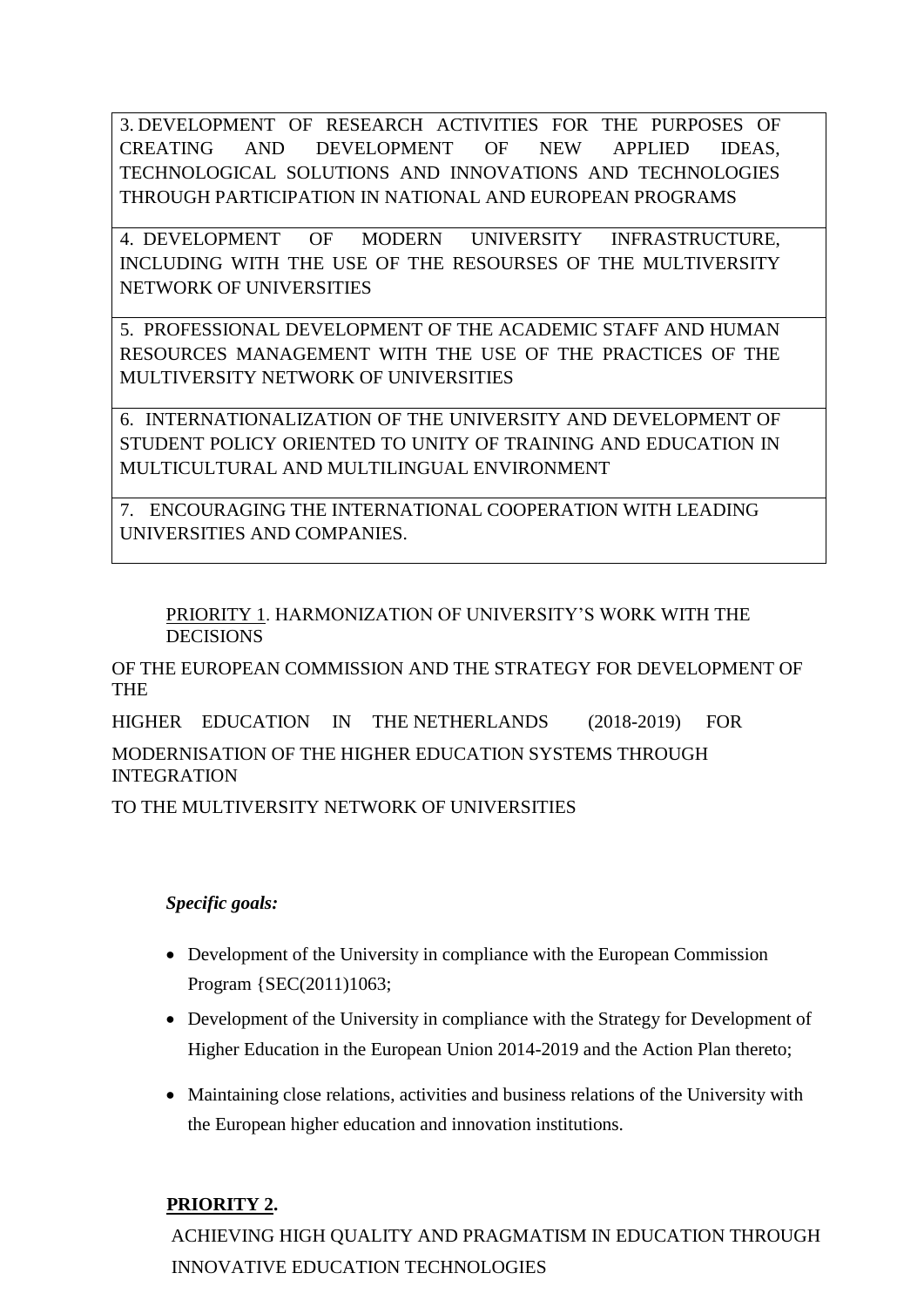## *Specific goals:*

- Digitalisation of the study process and introduction of online study as a priority;
- Maintaining study process based on fundamental knowledge and appropriate balance between theoretical preparation and practical skills originating from modern business and advanced public practice;
- Flexibility and adaptability of academic standards bound by the needs of business and social practice;
- Franchising of academic programs of the universities within the Multiversity network;
- Introduction of competence-based approach in education in close cooperation with business;
- Introduction of multilingual education;

## **PRIORITY 3.**

# DEVELOPMENT OF RESEARCH ACTIVITIES FOR THE PURPOSES OF CREATING AND DEVELOPMENT OF NEW APPLIED IDEAS AND TECHNOLOGIES THROUGH PARTICIPATION IN NATIONAL AND EUROPEAN PROGRAMS

## *Specific goals:*

- Development of its own competitive research infrastructure, through the University's Institute of Research and Innovations, as an element of the European research area;
- Active research presence in the national and international research area;
- Symbiosis of education, science and practice;
- Subordination of researches to the principles of sustainable development.

## **PRIORITY 4.**

DEVELOPMENT OF MODERN UNIVERSITY INFRASTRUCTURE, INCLUDING WITH THE USE OF THE RESOURSES OF THE MULTIVERSITY NETWORK OF UNIVERSITIES

*Specific goal*: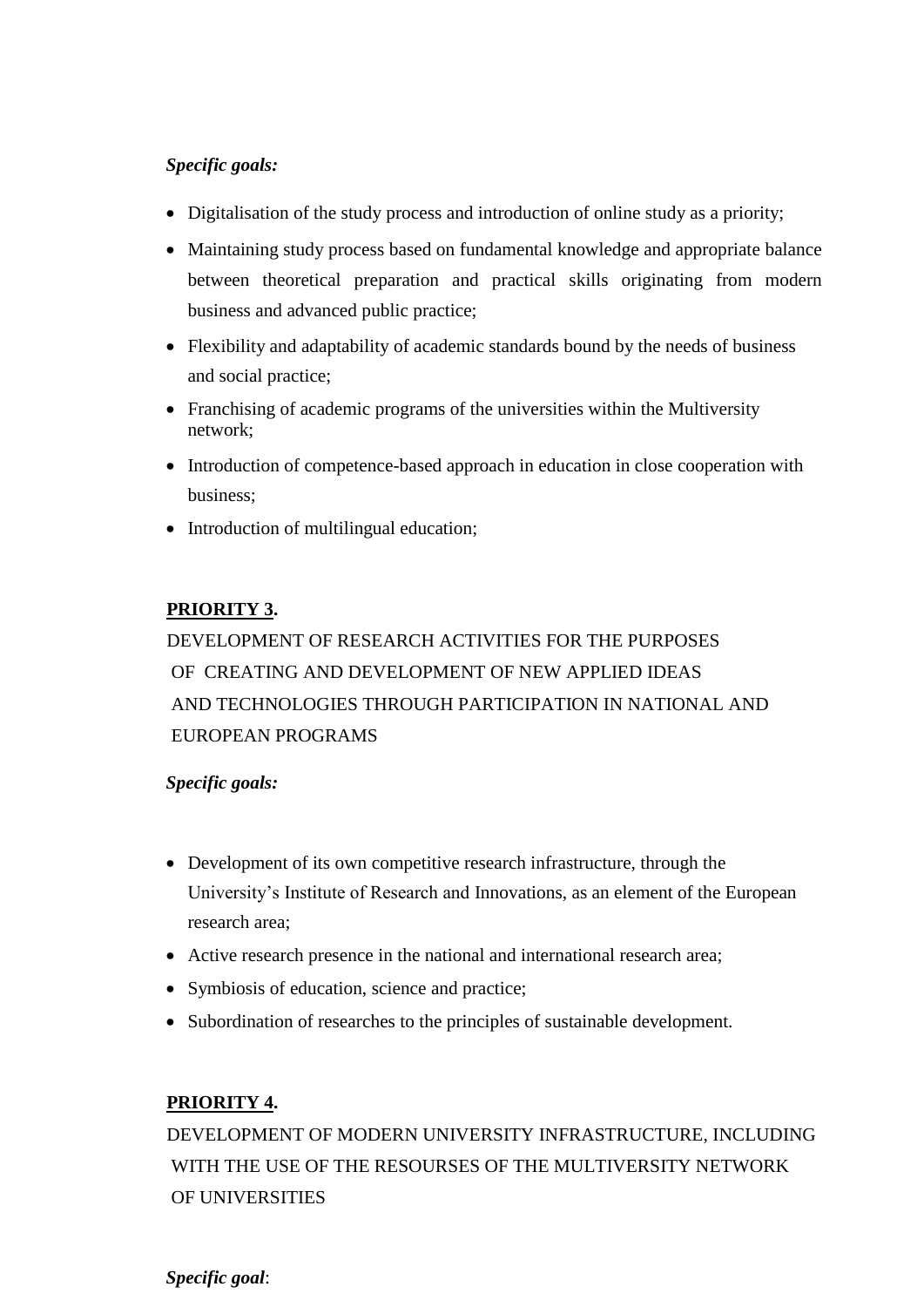- Establishment of appropriate conditions for development of the study AND research process through the establishment of joint laboratories with universities from the Multiversity network and with leading companies.
- Establishment of appropriate living and recreation conditions for students in the campus planned to be constructed by the owner, Pegaso Consulting.

## **PRIORITY 5.**

PROFESSIONAL DEVELOPMENT OF THE ACADEMIC STAFF AND HUMAN RESOURCES MANAGEMENT

## *Specific goals*:

- Ensuring highly respected lecturers and scholars for the study process, including through exchange of lecturers from universities within the Multiversity network;
- Ensuring favourable opportunities for academic promotion of own teaching staff;
- Development of modern administration;
- Introduction of effective management systems.

## **PRIORITY 6.**

INTERNATIONALIZATION OF THE UNIVERSITY AND DEVELOPMENT OF STUDENT POLICY ORIENTED TO UNITY OF TRAINING AND EDUCATION IN MULTICULTURAL ENVIRONMENT

## *Specific goals*:

- Promoting the mobility and international activity among students both within the Multiversity network of universities and outside it;
- Maintaining the students university business contacts;
- Strengthening the functions of the student council and of the student community;
- Development of club and cultural activities;
- Activation of out-of-school sports activities.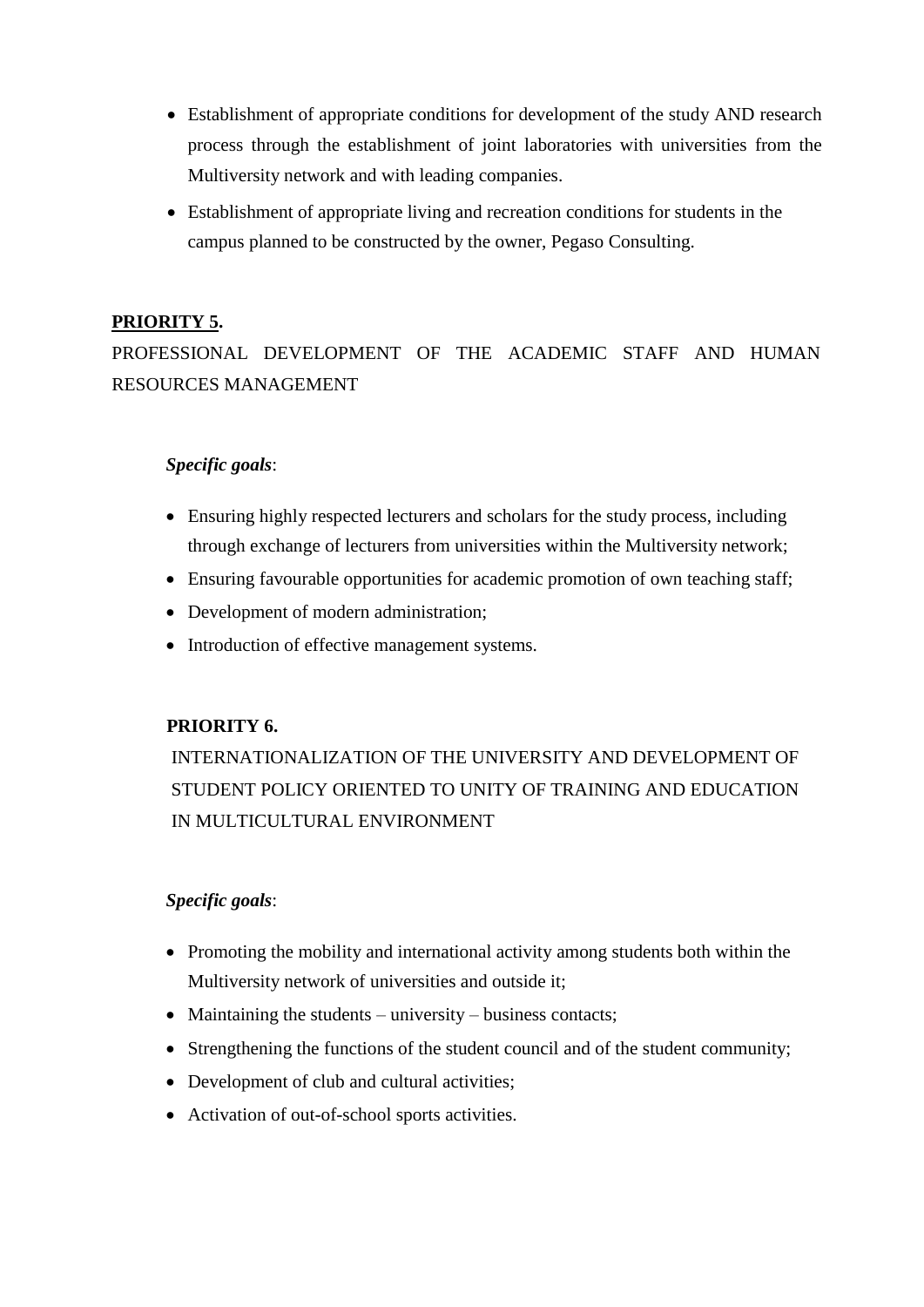## **PRIORITY 7.**

## ENCOURAGING THE INTERNATIONAL COOPERATION WITH LEADING INTERNATIONAL UNIVERSITIES AND COMPANIES

## *Specific goals:*

- Expanding the network of partner-universities by using the favourable conditions established as a result of the accession of the university to the family of Multiversity;
- Deepening the partnership relations with universities with which partnership agreements are entered into;

## **4. QUANTITATIVE INDICATORS OF THE VU STRATEGY**

The strategy of VU described above is expected to be realised through the following major quantitative indicators: number of students, respectively income, number of departments and academic standards, etc.

In the conditions of financial stabilisation due to the accession of the university to the Multiversity network, objective prerequisites are created for achieving ambitious results through:

- Organisation of post-graduate qualification for students from Germany;
- Introduction of multilingual education (English and Germany)
- Franchising of academic programs of the Pegasus University;
- Opening new specialties for studies ordered and financed by the business;
- Introduction of online study

The charts show VU's expected results for the period 2018-2019. As a minimum triple growth of educated students is expected, most of them using the online form of study. It should be noted that such forecasts are made on the basis of analysis of the international market, in particular the Italian and the Near East markets.

Respectively, considerable growth of income is also expected, which will give opportunity for improvement of the university's facilities.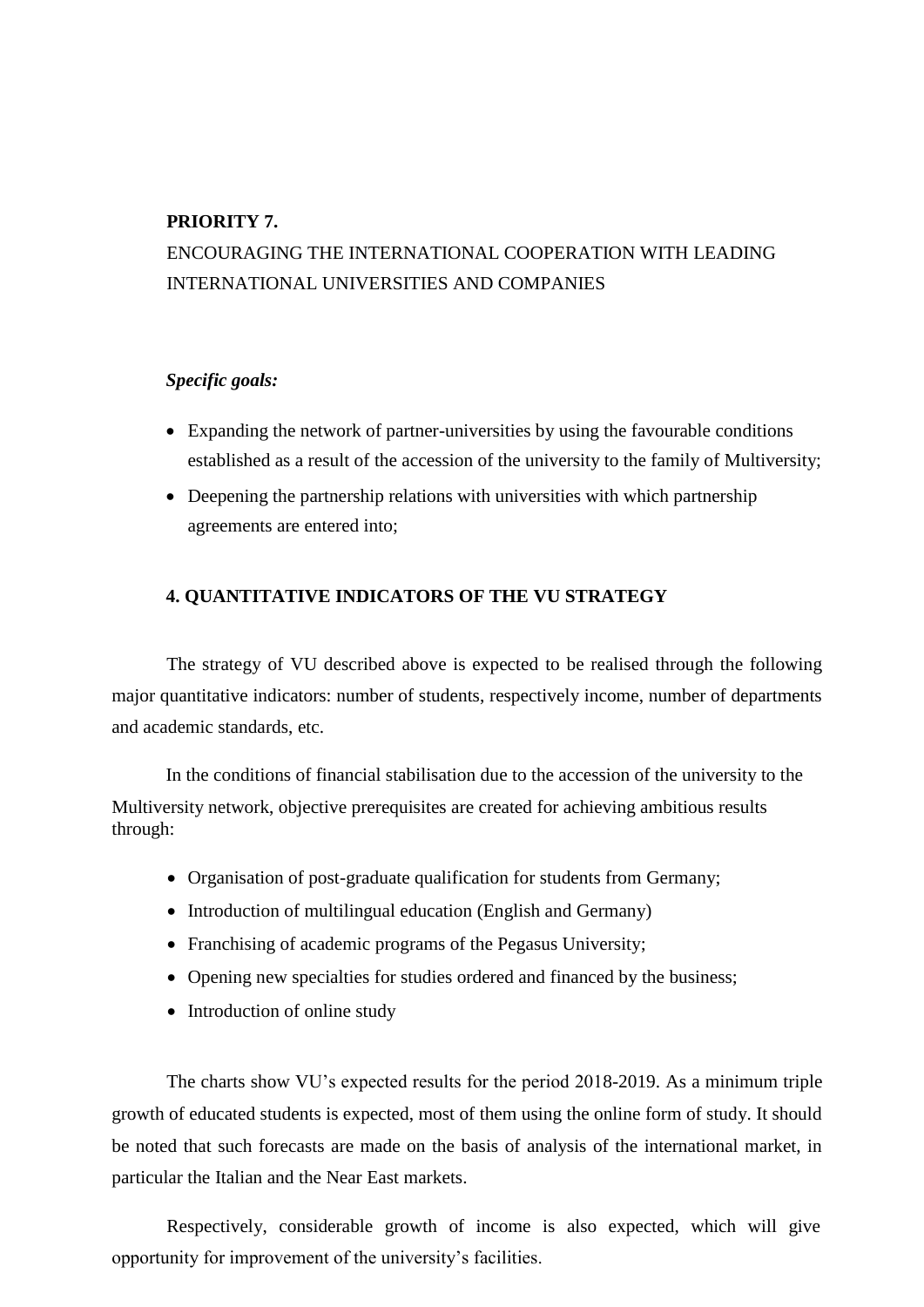The increased financial potential will stimulate the expansion of the scope of academic standards/ departments and maintaining high level of teaching staff.

## **5. DEVELOPMENT STRATEGY MONITORING, EVALUATION AND UPDATE ACTIVITIES**

The implementation of the VU Development Strategy is a continuous, complex and multirange process, which depends on factors and changes in the internal and external environment. It is subject to continuous monitoring and control of implementation of set priorities, goals and activities/ measures.

For the purposes of monitoring and evaluation a monitoring and supervision system should be established comprising the forms and methods for collection of information, monitoring indicators, monitoring bodies and organization of monitoring and evaluation activities, as well as the system for reporting, information and visibility. Authorized administrative structures and the academic staff responsible for the development of the respective trend should take part in the overall monitoring process.

When updating the VU Development Strategy, the dynamic effect of external and internal factors and conditions on the social and economic features of the development of the country and the region should be analysed and evaluated.

## **Principles for implementation of the VU Development Strategy (2018-2020)**

- common approach for planning and programming;
- concentration of resources;
- additional funds from public sources upon joint funding with resources from private sources;
- administrative coordination of activities in the process of planning, programming, resource provision, realization, monitoring and evaluation;
- partnership, visibility and transparency at all levels during planning, programming, funding, monitoring and evaluation.

## **Monitoring of the implementation of the VU Development Strategy (2018-2023)**

The implementation of the VU Development Strategy is reported on the basis of data from the implementation of the Realization Plan based on defined result indicators. Annual reports on the implementation monitoring should be made and the President of VU is responsible for their presentation to the Board of Trustees of VU for approval.